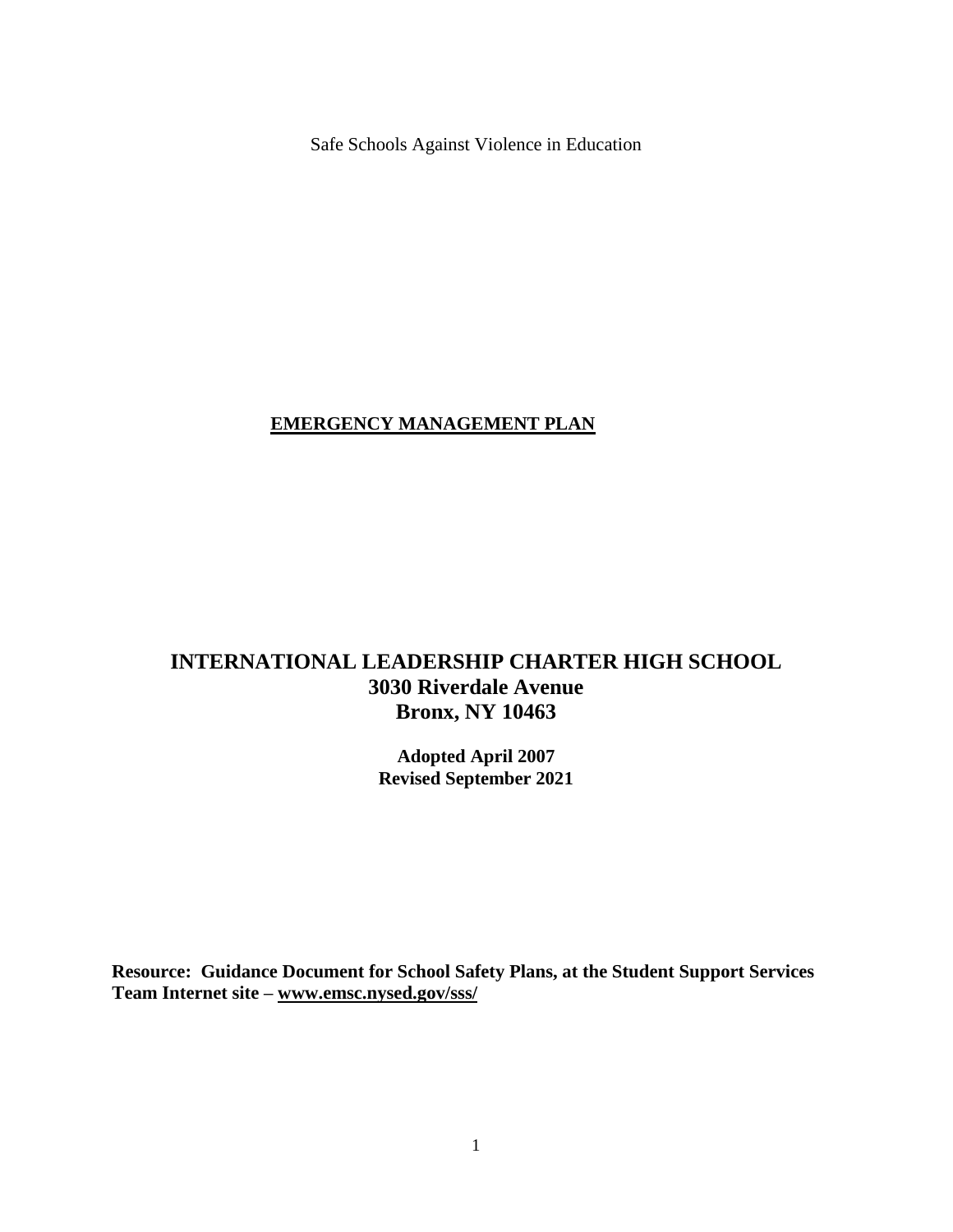# **TABLE OF CONTENTS**

| I.    | <b>Introduction</b>                                                                                | 3                       |
|-------|----------------------------------------------------------------------------------------------------|-------------------------|
| П.    | <b>Plan Review and Public Comment</b>                                                              | $\overline{\mathbf{3}}$ |
| III.  | 2019 - 2020 Emergency Management / Safety Team                                                     | $\overline{\mathbf{4}}$ |
| IV.   | <b>Prevention and Intervention Procedures for Risk Reduction</b>                                   | $\overline{\mathbf{4}}$ |
| V.    | In-Service Training for Students and Staff with drills and exercises                               | 7                       |
| VI.   | <b>Emergency Go-Home Policy, Closing, and Early Dismissal of School</b>                            | 8                       |
| VII.  | <b>School Security and Safety Protocols</b>                                                        | 10                      |
| VIII. | <b>Protocols for Environmental Disasters</b>                                                       | 11                      |
| IX.   | <b>Man-Made Disasters</b>                                                                          | 17                      |
| X.    | <b>Notification and Communications regarding Emergency Response</b>                                | 23                      |
| XI.   | <b>Procedures to Coordinate School and Regional Resources during</b><br><b>Emergency Responses</b> | 24                      |
| XII.  | <b>Recovery, Debrief and Incident Evaluation</b>                                                   | 26                      |
|       | <b>APPENDIX A-1. Early Closing Form</b>                                                            | 27                      |
|       | <b>APPENDIX A-2. Accompanying Emergency Go-Home Form</b>                                           | 27                      |
|       | <b>APPENDIX B - First Aid Staff</b>                                                                | 28                      |
|       | <b>APPENDIX C- Students who require an Ambulance</b>                                               | 28                      |
|       | <b>APPENDIX D – Emergency Contact</b>                                                              | 28                      |
|       | <b>APPENDIX E - Bomb Threat Call Information</b>                                                   | 29                      |
|       | <b>APPENDIX F - Glossary of Terms</b>                                                              | 30                      |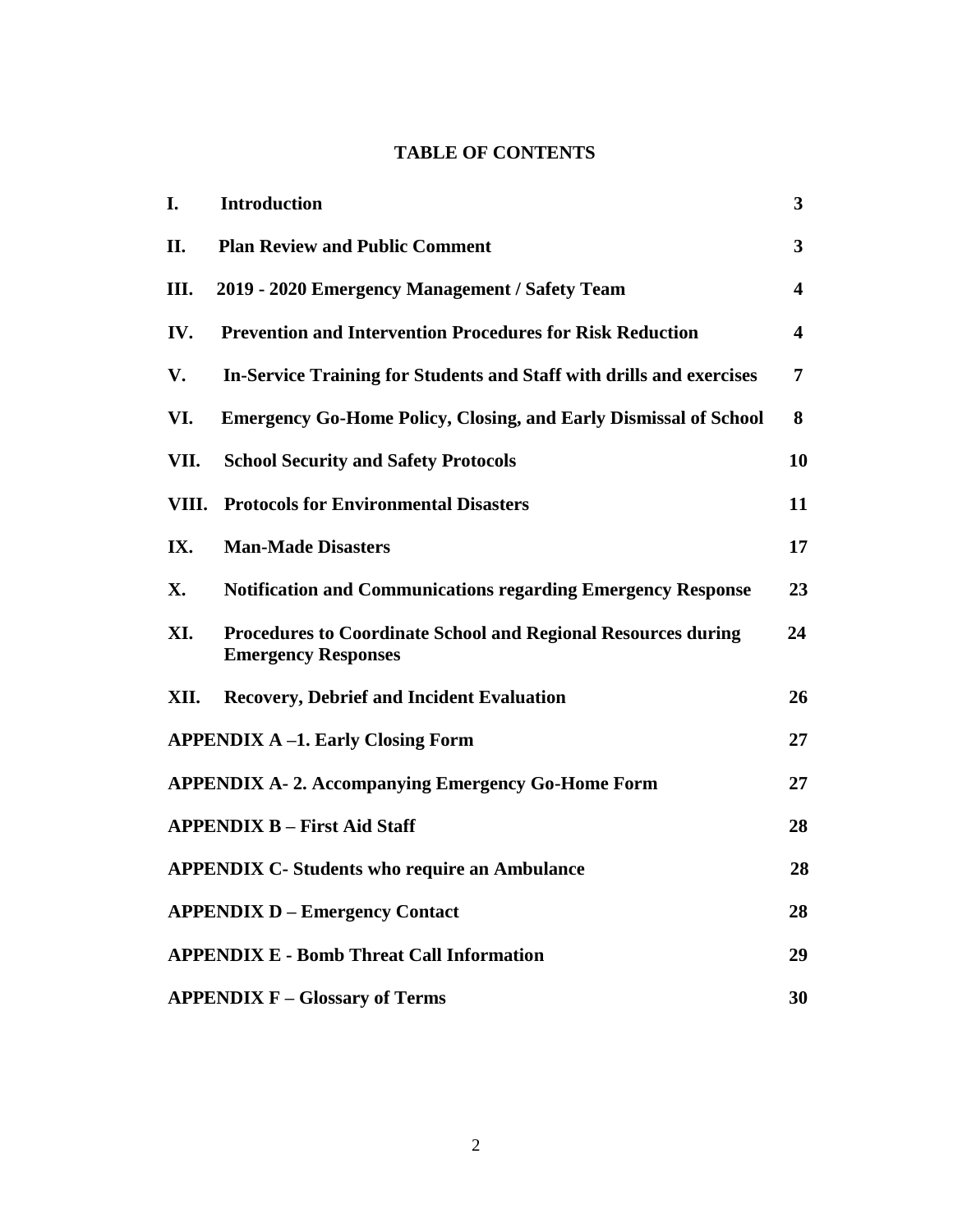## **I. INTRODUCTION**

Emergencies and violent incidents in schools are critical issues that must be addressed in an expeditious and effective manner. Schools are required to develop a *School Safety Plan* and an *Emergency Management Plan Guide* designed to prevent or minimize the effects of serious violent incidents and emergencies and to facilitate the coordination of the school with the local, county, and state resources in the event of such incidents or emergencies.

This document is the *Emergency Management Plan* of International Leadership Charter High School (ILCHS). It is in effect an operational guideline, not a standard operating procedure. This plan is intended to be in compliance with Commissioner of Education regulation #155.13. This plan was originally presented to the ILCHS Board of Trustees and to the staff in April 2007.

It is the policy of ILCHS to provide for a safe and secure learning and teaching environment for its students and staff. To this end, ILCHS has developed a detailed *Emergency Management Plan* and a *School Safety Plan* that shall be implemented through the establishment and implementation of:

- Detailed school safety and emergency management plans
- Policies for responding to threats of violence concerning school property, facilities, and the premises
- Prevention and intervention strategies for students manifesting at-risk behaviors
- Policies for responding to acts of violence by students, teachers, administrators, staff, or visitors
- Policies and procedures for school building security and training of students and staff in school security
- Policies and procedures for contacting and reporting law enforcement officials and parents in the event of a violent incident
- Establishment of policies for responding to natural and man-made disasters, including bomb threats, hostage situations, intrusions, and kidnappings
- In-school violence prevention procedures
- Policies and procedures for responding to Epidemics and Pandemics

## **II. PLAN REVIEW AND PUBLIC COMMENT**

- Pursuant to Commissioner's Regulation, Section 155.17 (e)(3), this plan was made available for public comment at least 30 days prior to its adoption. The school-wide plan was adopted by the board of trustees after at least one public hearing that provided for the participation of school personnel, parents, students, and any other interested parties. The plan was formally adopted by the ILCHS Board of Trustees
- Full copies of the School Safety and Emergency Plan and any amendments will be submitted to the NYS Education Department within 30 days of adoption. The plan will be reviewed periodically during the year and will be maintained by the ILCHS School Safety Team. The required annual review will be completed on or before July 1 of each year after its adoption by the ILCHS Board of Trustees. The plan will be presented and reviewed with all staff members every school year.
- A copy of the plan will be available at the school's main office.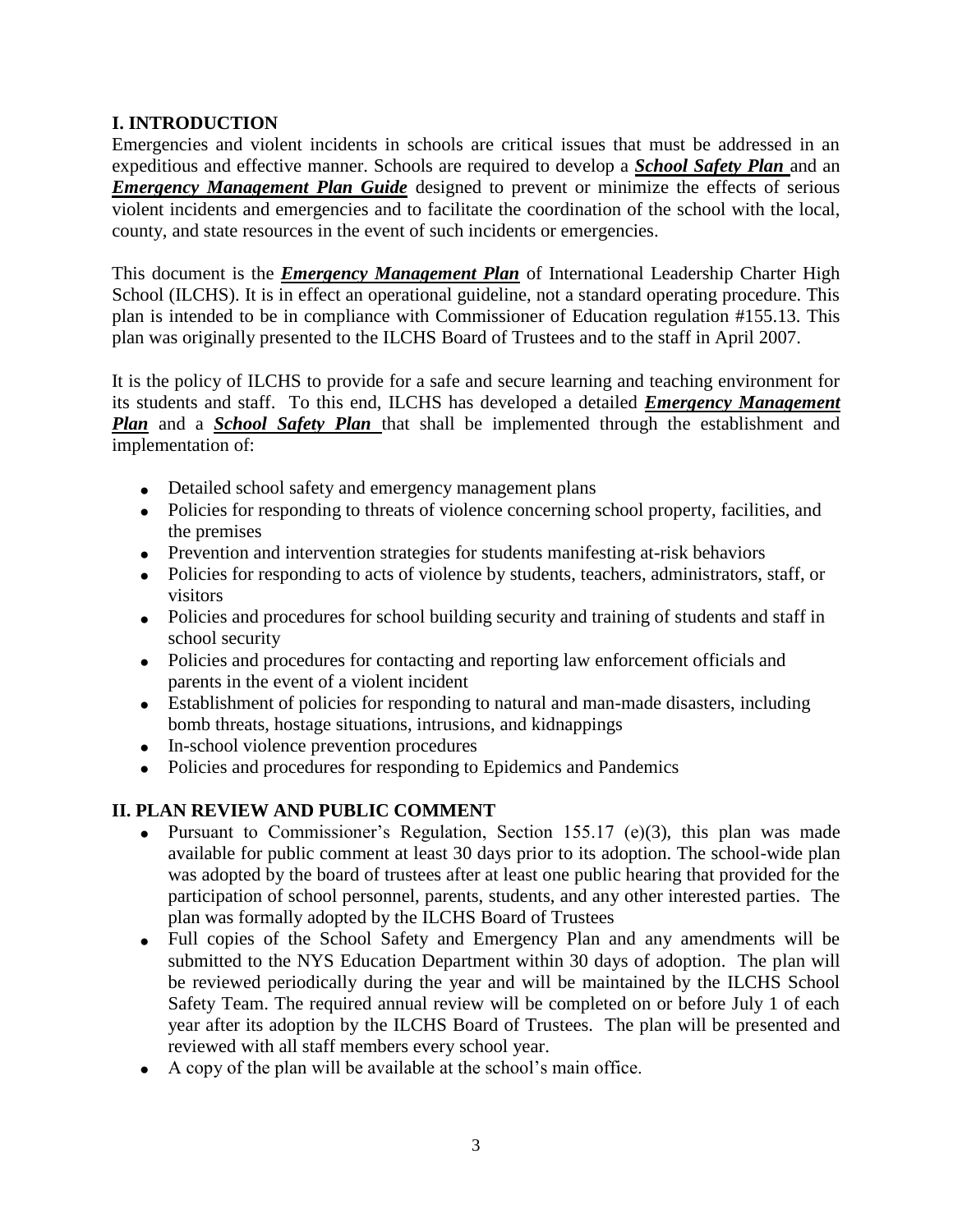### **III. EMERGENCY RESPONSE COMMITTEE / SAFETY TEAM 2019-2020**

The ILCHS Emergency Management/Safety Team members include the school's administrative team and the school's counselors.

|                       | <b>International Leadership Charter High School Emergency Management Team Contacts</b> |                |                       |                                  |
|-----------------------|----------------------------------------------------------------------------------------|----------------|-----------------------|----------------------------------|
| <b>NAME</b>           | <b>TITLE</b>                                                                           | <b>Walkies</b> | <b>BUS. PHONE</b>     | <b>HOME/CELL</b><br><b>PHONE</b> |
| Dr. Elaine Ruiz Lopez | CEO. Founder                                                                           | Yes            | 718-562-2300 ext.401  |                                  |
| Dr. Rosario Casiano   | Director of Curriculum and Instruction                                                 | Yes            | 718-562-2300 ext. 204 |                                  |
| Ms. Julie Miller      | Director of Curriculum and Instruction                                                 | Yes            | 718-562-2300 ext.402  |                                  |
| Ms. Edilis Gonzalez   | Director of Parent and School<br>Community Engagement                                  | <b>Yes</b>     | 718-562-2300 ext.404  |                                  |
| Ms. Adriana Cameli    | Director of College Prep                                                               | <b>Yes</b>     | 718-562-2300 ext.408  |                                  |
| Mr. Paul vom Eigen    | Director of Data & Accountability                                                      | <b>Yes</b>     | 718-562-2300 ext.403  |                                  |
| Ms. Yvrose Ezrin      | Director of Talent & Recruitment                                                       | Yes            | 718-562-2300 ext. 414 |                                  |
| Ms. Desiree Grand     | Director of Facilities and Operations                                                  | Yes            | 718-562-2300 ext. 403 |                                  |
| Ms. Emely Santiago    | Guidance Counselor                                                                     | Yes            | 718-562-2300 Ext.405  |                                  |
| Ms. Ruth Caraballo    | Senior Operations Associate                                                            | Yes            | 718-562-2300 ext. 417 |                                  |
| Mr. Edwin Lopez       | <b>Security Guard</b>                                                                  | Yes            | 718-562-2300 ext. 412 |                                  |
| Ms. Sharon Baptiste   | <b>Security Guard</b>                                                                  | <b>Yes</b>     | 728-562-2300 ext. 412 |                                  |

#### **Responsibilities of the Emergency Management Team**

School Leader or the designated administrator:

Notify and convene the Emergency Management Team.

Inform faculty of known facts at initial faculty meeting.

Instruct faculty to meet at the end of the first day following a crisis.

Coordinate with teachers and school counselor to address classrooms if needed.

Consider and plan appropriate closure activities with team input.

Serve as liaison with family and staff.

Contact outside agencies to assist if needed.

### **IV. PREVENTION AND INTERVENTION PROCEDURES FOR RISK REDUCTION**

Risk Reduction, Prevention and Intervention are comprised of activities that are taken prior to an emergency or disaster to eliminate the possibility of the occurrence, or reduce the impact of such emergency should it occur.

#### **Program Initiatives**

A school wide culture, which supports positive learning opportunities for all students, is critical. This entails assessing special needs among students who behave inappropriately, referring them to appropriate services and interventions as needed, supporting the development of skills for future employment, and developing working relationships with parents, families and communities.

As an increasing number of students experience broken homes, drug abuse within the family, disharmony at home, have less access to parents and television as their primary source of entertainment and values, teachers must deal with the effects these experiences have on their students. International Leadership Charter High School will implement programs and activities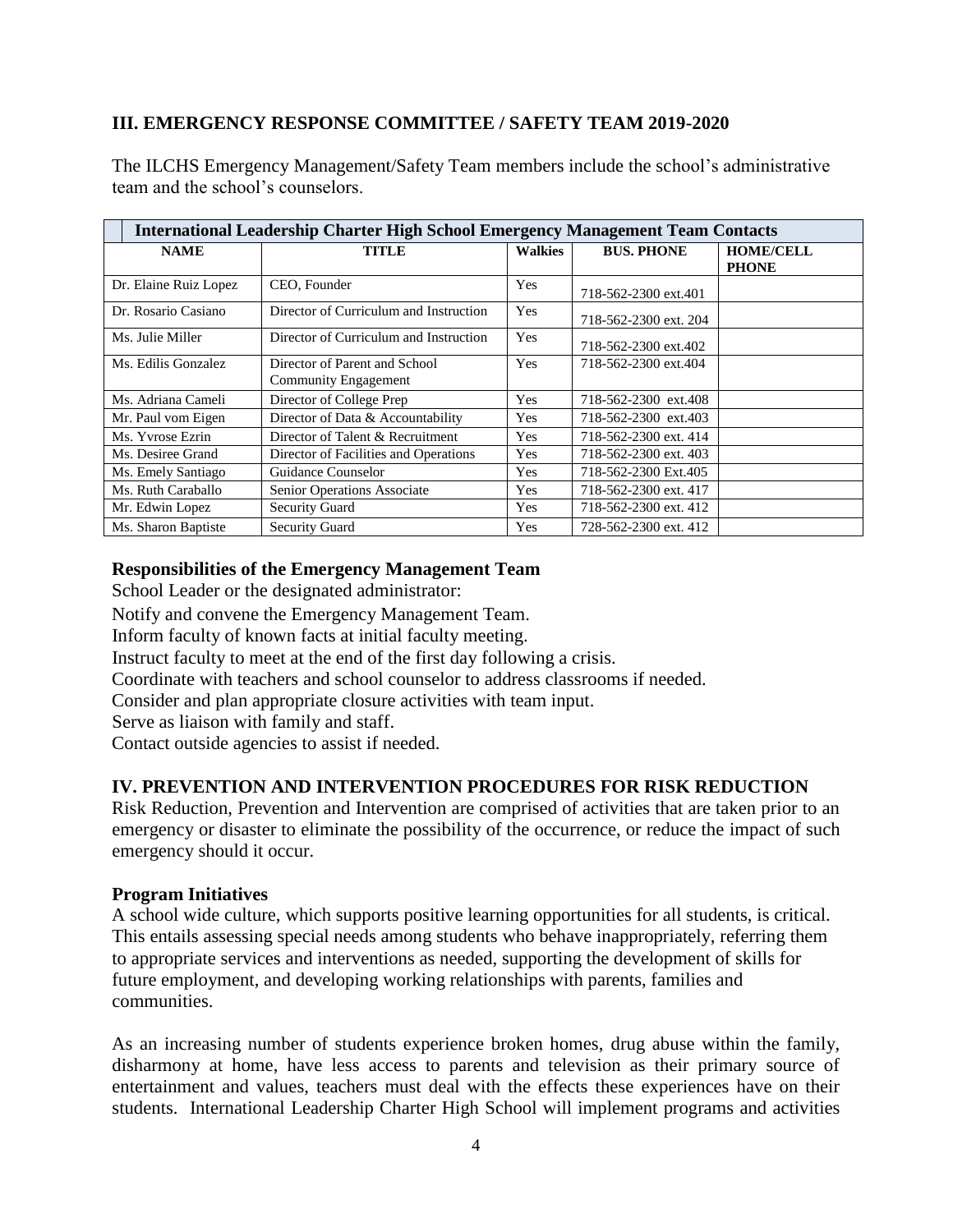for improving communications among students and between students and staff for reporting of potentially violent incidents and maintaining an environment of tolerance/respect within the school.

### **Training, Drills, and Exercises**

The International Leadership Charter High School shall provide multi-hazard school training for the instructional and non-instructional staff every year. Such training shall include a review of the *School Safety Plan*, available in each room at the beginning of the school year and/or at the time of hire by all instructional and non-instructional staff, including substitute staff. In addition, violence prevention training and crisis intervention training will be provided to the instructional and non-instructional staff as part of the district's professional development plan program. Additional training may be required via workshops that provide instruction in relevant disciplines, such as proper restraint techniques and the de-escalation of violent incidents.

Our Security Officers, supervise the building, screen incoming visitors, and sign them in and out at the school front desk. The building safety desk table is located at the entrance of the building. Guards must not leave their post to go looking for members; guards should use their walkie/radio.

The hiring and screening process is the same for all employees. The hiring and screening process involves the mandatory fingerprint and criminal background check required of all employees. All employees possess both NYS and federal clearance.

Working relationships with NYC and state police regarding the implementation of school safety and security have been established and will continue to be developed and strengthened.

**School leaders, in conjunction with school security personnel, shall hold fire drills (12), emergency evacuation drills (2), intruder drills (2), and other drills to ensure that all students, faculty members, and other staff are familiar with each drill so that it can be activated and accomplished quickly and efficiently.** These drills will be held at regular and inopportune times, and will utilize a variety of blocked exits, as appropriate, to provide for almost any situation. Each faculty member shall take his/her attendance register or class record when a drill is conducted. Immediately upon arrival at a prescribed point, the faculty member shall check the students to assure they are present. A report of absentees shall be made immediately to the building School Leader or his/her designee.

Evaluation records of all drills will be complete after each and kept on file. Evaluation records will include the times and durations for the evacuation of the facility to determine whether or not the drill was conducted in a timely manner and according to plan. Administrative staff and other observers will be placed to evaluate the student and staff participation in order to make recommendations for the improvement of these drills.

Everyone in the facility, including other employees, instructors not in the regular classrooms, and visitors, must obey the instructions in the room or area they occupy when the alarm or notification is given.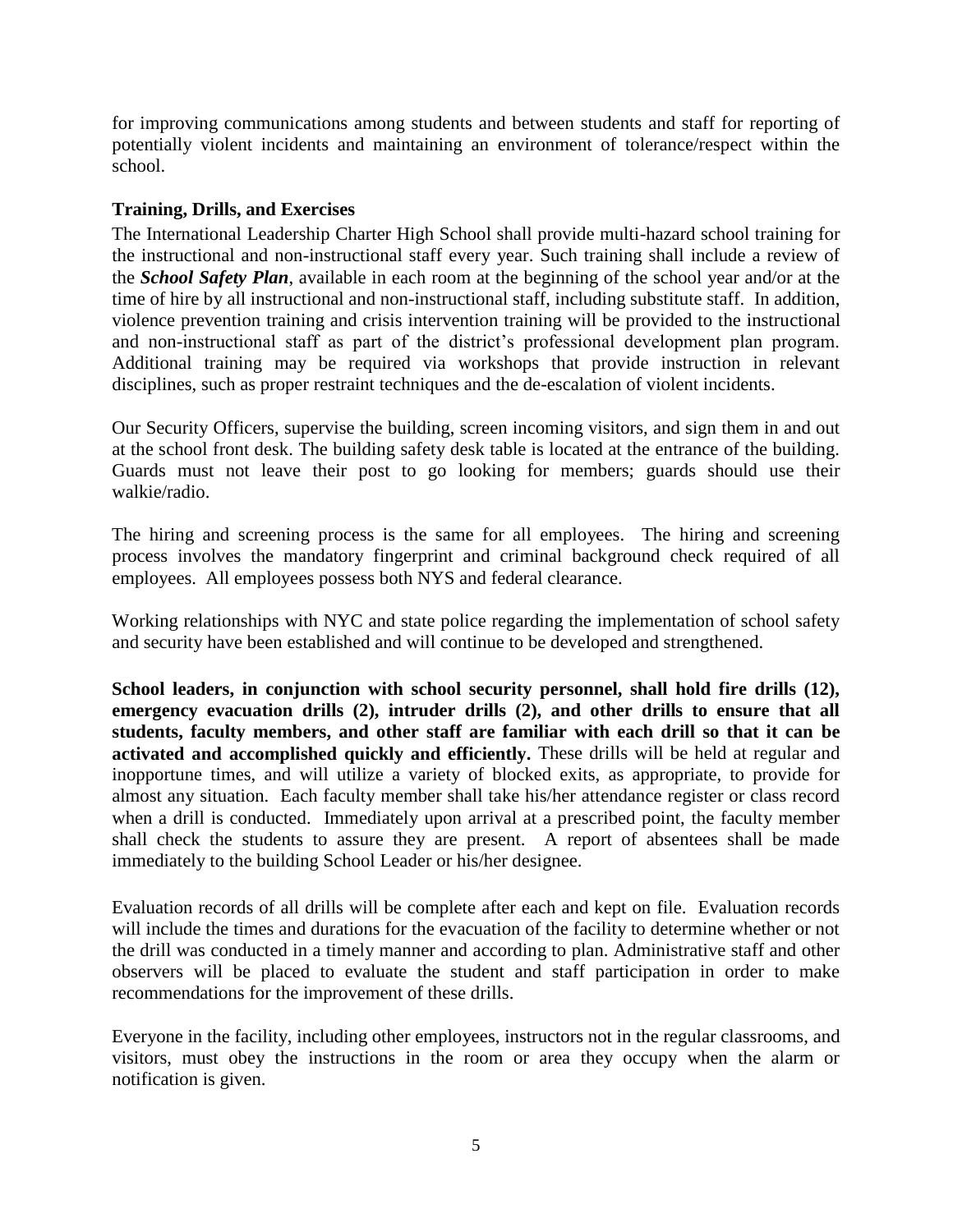#### **Implementation of School Security**

*All faculty, staff, and students will be provided with a photo ID, which they are required to wear and have visible at all times***.**

*In accordance with our charter school's school safety policy and requirements implemented throughout New York State, the International leadership Charter High School reserves the right to randomly inspect all student and staff bags, purses, packages and lunch bags. We do not have metal detectors at our entrance and expect that staff and students entering the building cooperate with this important safety procedures.*

All visitors to the International Leadership Charter High School will be required to sign in at the building safety desk, located at the main entrance of the school building. Anyone who is not a regular staff member or a student of the school will be considered a visitor. This includes parents/relatives, contractors, vendors, delivery people, etc. Upon leaving, the visitor will sign out at the security personnel table. The names of visitors who do not sign out will be reported to the building School Leader or his/her designee as soon as possible.

Visitors, even though they have signed in are not allowed to wander through the facilities. A staff member who observes a visitor who appears lost or who is otherwise walking through the building with no apparent purpose will address the visitor by asking, "Can I help you?" The staff member will then provide assistance in the form of directions or direct the visitor to the main office. If a staff member observes suspicious, threatening and/or otherwise inappropriate behavior, such behavior should be reported immediately to the main office for a response from the building School Leader or his/her designee.

Student visitors from other schools, unless they have a specific reason and prior approval of the School Leader or her designee, are not permitted to enter school buildings. Anyone who violates any provisions of the International Leadership Charter High School Student Handbook is subject to appropriate penalties, up to and including reprimand, ejection, arrest and/or criminal prosecution.

All exterior doors not routinely used for student or staff entrance will be secured so as to limit building access to the main entrance of each facility. Locks on interior classroom doors will be kept in the locked position at all times, whether or not the door is open or shut, in order to provide for an immediate response to a shelter-in-place announcement.

Procedures for maintaining the security of the facility, as well as procedures for radio use, will be regularly tested by the building School Leader or Safety Director.

#### **Arrival And Dismissal Policy**

In order to maximize instructional time and to maintain an orderly school environment, International Leadership Charter High School has implemented strict policies and procedures for scholar arrival and dismissal. Safety is our priority when scholars are arriving and being dismissed from school. We strongly believe that this is best achieved when everyone is mindful and respectful of our policies and procedures. These policies and procedures are put into place to ensure that arrival and dismissal is a safe and efficient experience for parents, staff, and scholars.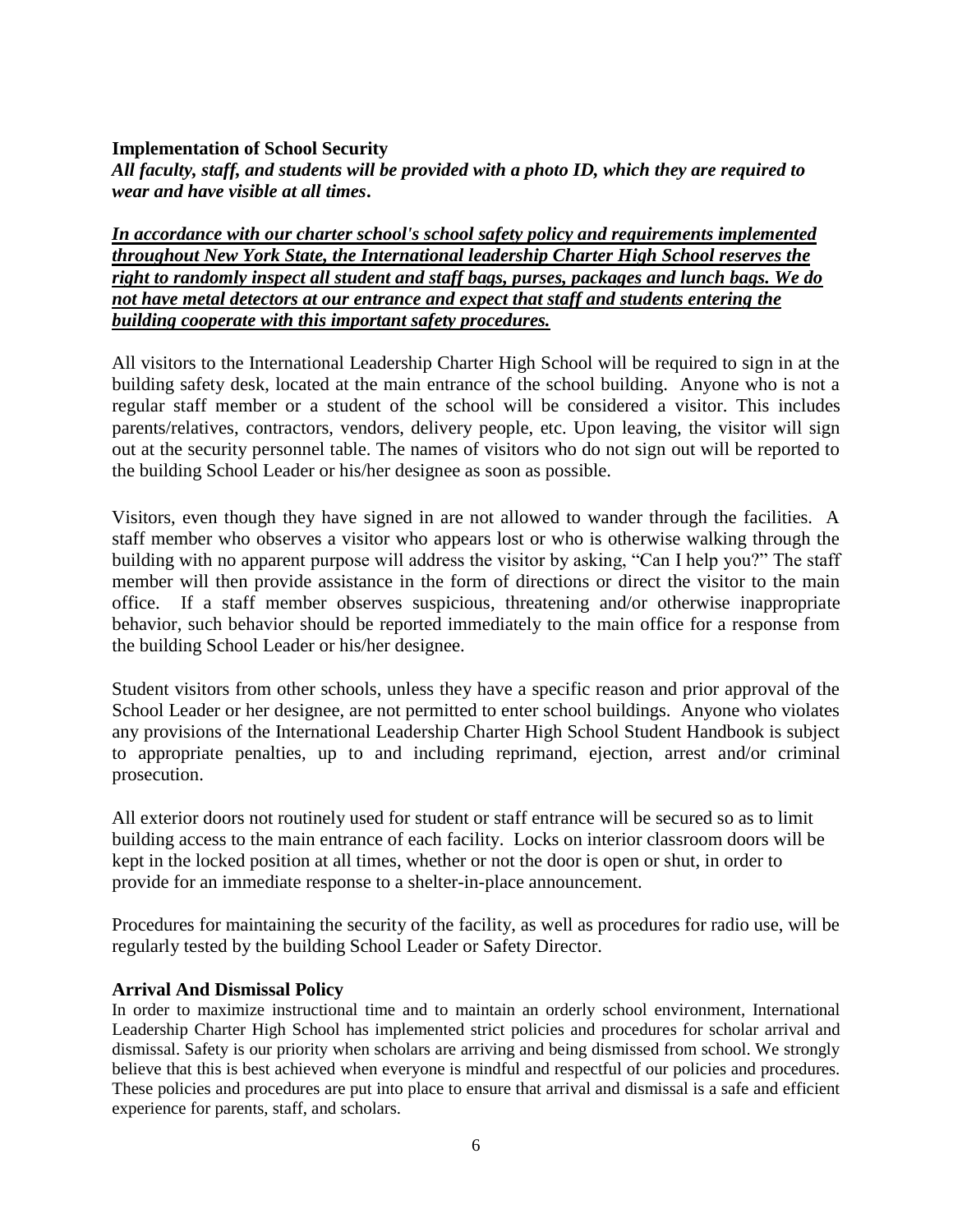#### **Vital Educational Agency Information**

The school collects and maintains vital educational information, such as student enrollment and the number of staff and teaching stations. Transportation needs are assessed by the school emergency team in conjunction with the School Leader. The emergency team maintains and updates listings of home and work telephone numbers for key personnel throughout the agency. Data on student populations, number of staff, transportation needs, and the business and home telephone numbers of key school officials are included in Appendix A(pg.27) and will be updated at least annually and more frequently as needed.

ILCHS provides a prevention program to reduce the number of time teachers spend attending to students' angry and disruptive outbursts, interpersonal conflicts, and off-task behavior.

A series of prevention and intervention programs are offered during the school year to staff and parents on various prevention and intervention topics. These are presented at faculty meetings and at PAC (Parent Association & Council) meetings.

Students who exhibit destructive behaviors on a continual basis will be recommended for counseling and will be monitored carefully during the school day. Prevention and disruptive behavior workshops will be held for both students and parents (4).

### **V. IN-SERVICE TRAINING FOR STUDENTS AND STAFF WITH DRILLS AND EXERCISES**

- **A. International Leadership Charter High School will establish a calendar for drill and exercise practice and evaluate the following multi-hazard protocols:**
	- Emergency Fire and Evacuation Drill
	- Multi-Hazard Drills with community emergency response units
	- Annual training of all staff in the following safety protocols:
		- Fire extinguishers
		- Materials safety training
		- Child abuse and reporting
		- First Aid/CPR training

The school building has two exits, stairwells "A" and "B". The first is the front entrance of the school (3030 Riverdale Avenue) and the other (used for emergencies and drills only) is located through the "B" stairwell adjacent to the Parent/Community office.

**Emergency Exit routes are listed next to each classroom door** and there are 22 exit signs illuminated at all times throughout the school space. In the event of an evacuation, students and staff will follow the posted emergency routes and exit signs directing all to the closest designated emergency exit. If needed, students and staff will then walk and be housed temporarily at John F Kennedy High School.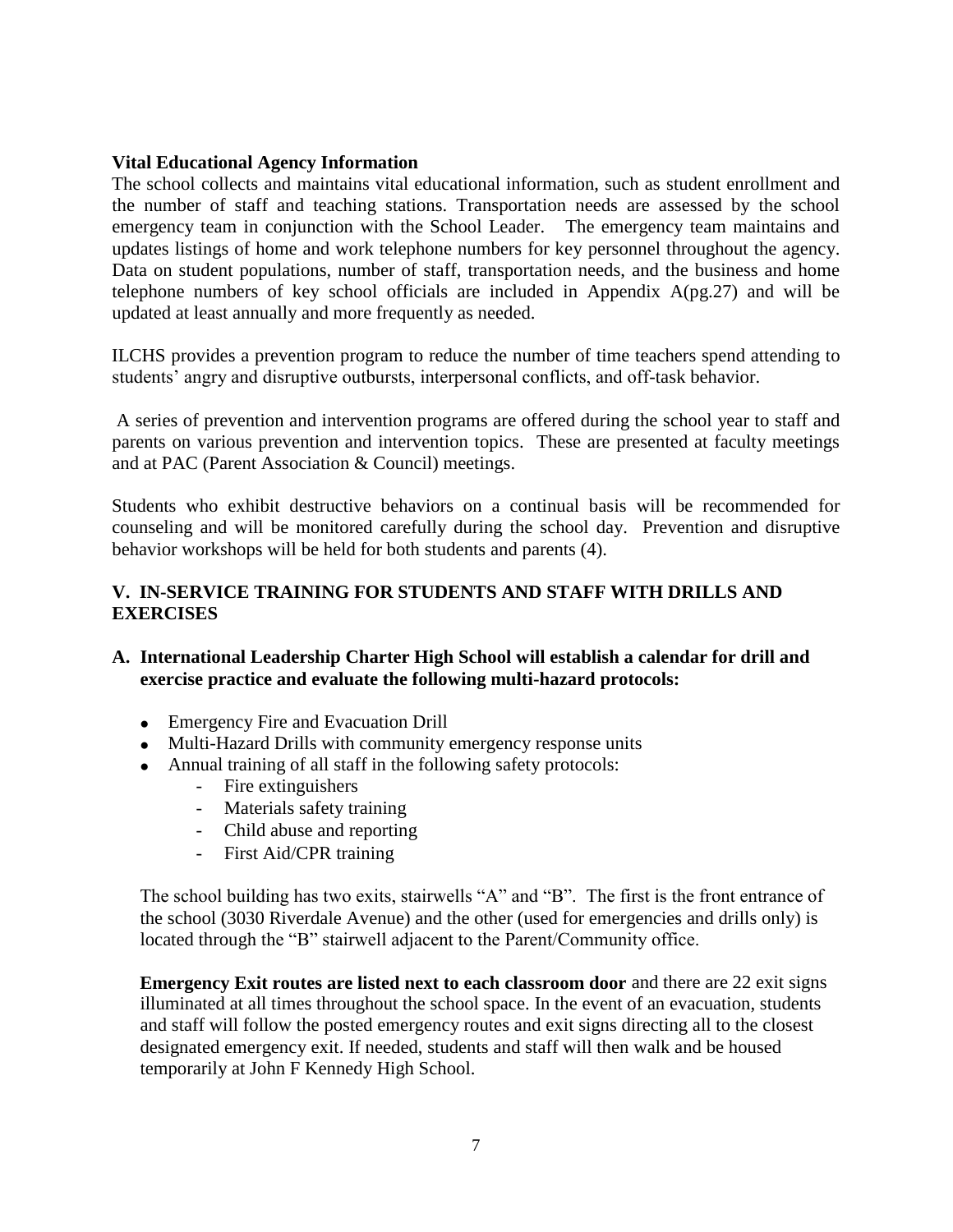**1. Fire Drill Regulations:-** Fire drills are held periodically throughout the year and require the cooperation of all students to exit the building quickly, quietly, and safely.

Signal**:** A series of flashing lights and siren sounds. (An agreed-up signal will be given to returning to the building.)

Procedures for Students**:**

- a. Walk rapidly, without running, in single file to the exits as posted in each room.
- b. Maintain silence so that vocal instructions may be heard.
- c. Move at least 100 yards from the building and remain in line.
- d. All windows should be closed.
- e. The last person leaving the classroom must close the door (reduces spreading of fire).

Teacher Responsibilities**:**

- a. Supervise and enforce the above procedures. Periodically review procedures with students.
- b. Particular attention should be paid to maintaining quiet and orderliness during drills.
- c. A teacher is responsible for seeing that all students in her/his group are accounted for: Take attendance cards, or the record of attendance, with you.
- **2. Safety Drills:** will be held to prepare students in the case of an unforeseen event.
- **3. Locker Safety:** Students and their parents sign a contract stating that they understand and agree that the use of any ILCHS locker assigned to the student is subject to various stipulations.

### **B. The International Leadership Charter High School's process for hiring staff will comply with New York State regulations for certified and non-certified staff. The process will include**:

- Reference checks on all personnel
- Fingerprinting in compliance with the Commissioner's regulations
- Training and in-service on school protocols for emergency response procedures

An emergency data card on students and staff will be maintained in the office. The emergency data cards will be updated on a regular basis. Parents and staff will be reminded to update the cards on relocation to a new residency, job, or change of status for emergency phone numbers. Emergency lists will be updated accordingly.

### **VI. EMERGENCY GO-HOME POLICY, CLOSING AND EARLY DISMISSAL OF SCHOOL**

On the rare occasion that it may be necessary to close International Leadership Charter High School prior to the normally scheduled end of the school day, the school requests that the parents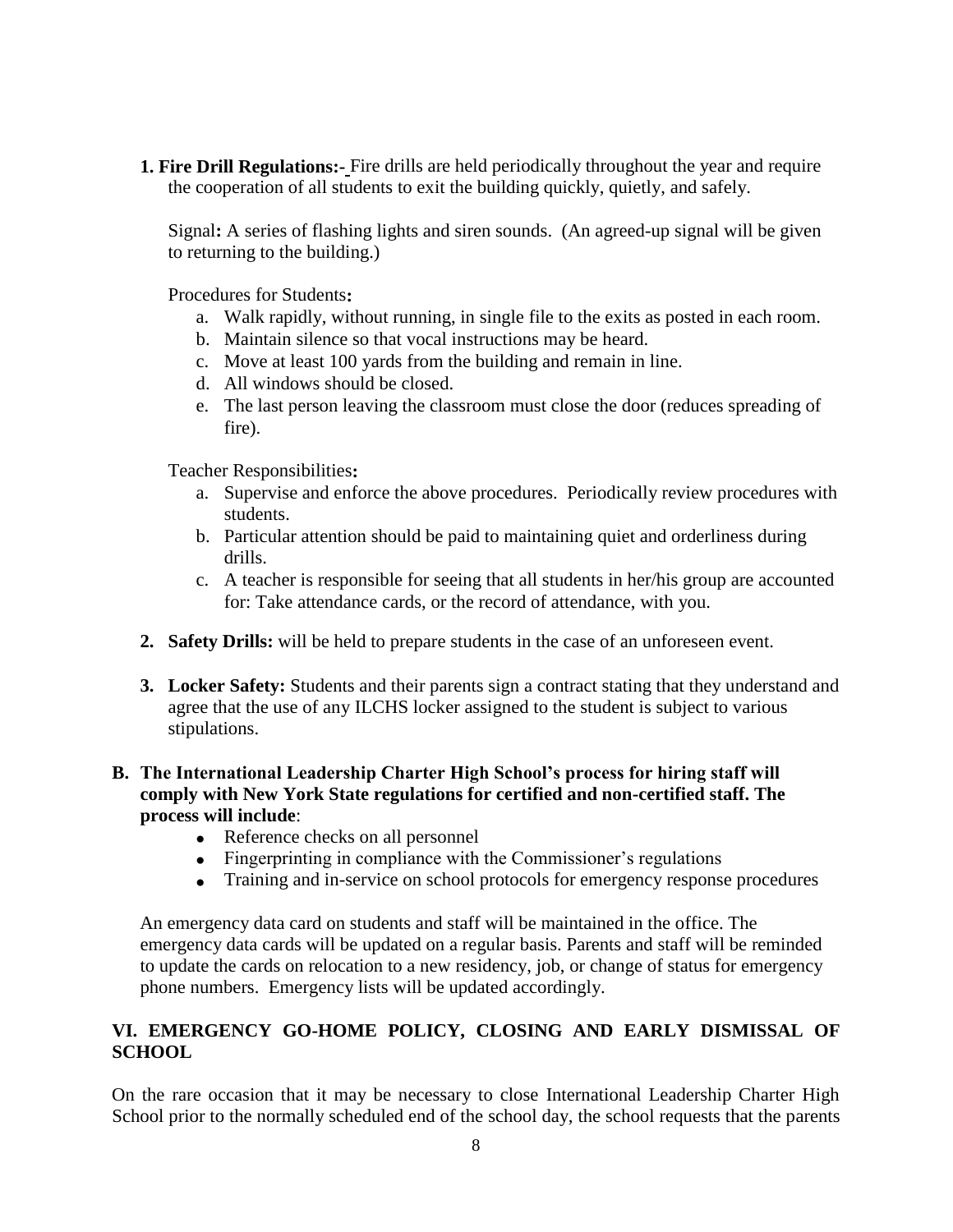and students have a mutually agreed on safe place for the child to stay until the parents return home. At the beginning of each school year, parents are asked to complete the Emergency Early Closing Form (pg.27 Appendix A). The emergency notification system is a telephone-based calling sequence. The School Leader begins the process by calling the Emergency Management team, who in turn notifies the parents of students by using Teleparent.

Responses to an emergency may include school cancellation, early dismissal, evacuation, and sheltering. Examples of actions include the following and could be made in cooperation with local emergency responders:

### **1. School cancellation**

- a. Monitor any situation that may warrant a school cancellation
- b. Make determination

## **2. Early dismissal**

- a. Monitor situation
- b. If conditions warrant, close school
- c. Contact bus companies to arrange transportation
- d. Contact local media to inform parents of early dismissal
- e. Set up an information center so that parents may make inquiries as to the situation
- f. Retain appropriate personnel until all students have been returned home
- 3. **Evacuation** (before, during, and after school hours, including security during evacuation and evacuation routes). In the event of an evacuation, students and staff will follow the posted emergency routes and exit signs directing all to the closest designated emergency exit.
	- a. Determine the level of threat School Leader/ Designated Administrator
	- b. If school bussing applies, contact bus companies to arrange transportationdesignee
	- c. Clear all evacuation routes and sites prior to evacuation
	- d. Evacuate all staff and students to pre-arranged sites
	- e. Account for all student and staff population
	- f. Report any missing staff or students to School Leader/ Designee Administrator / Emergency management team
	- g. Make a determination regarding early dismissal designee
	- h. Ensure adult supervision or continued school supervision/security
	- i. Retain appropriate school personnel until all students have been returned home.

### **Evacuation Site:** John F Kennedy High School

### **Sheltering (Primary/Alternate):**

John F Kennedy High School

Located at 99 Terrance View Avenue, Bronx NY 10463; phone: (718) 817-7400

- j. Determine the level of threat School Leader/ Designated Administrator
- k. Determine the location of sheltering depending on the nature of the incident
- l. Account for all students and staff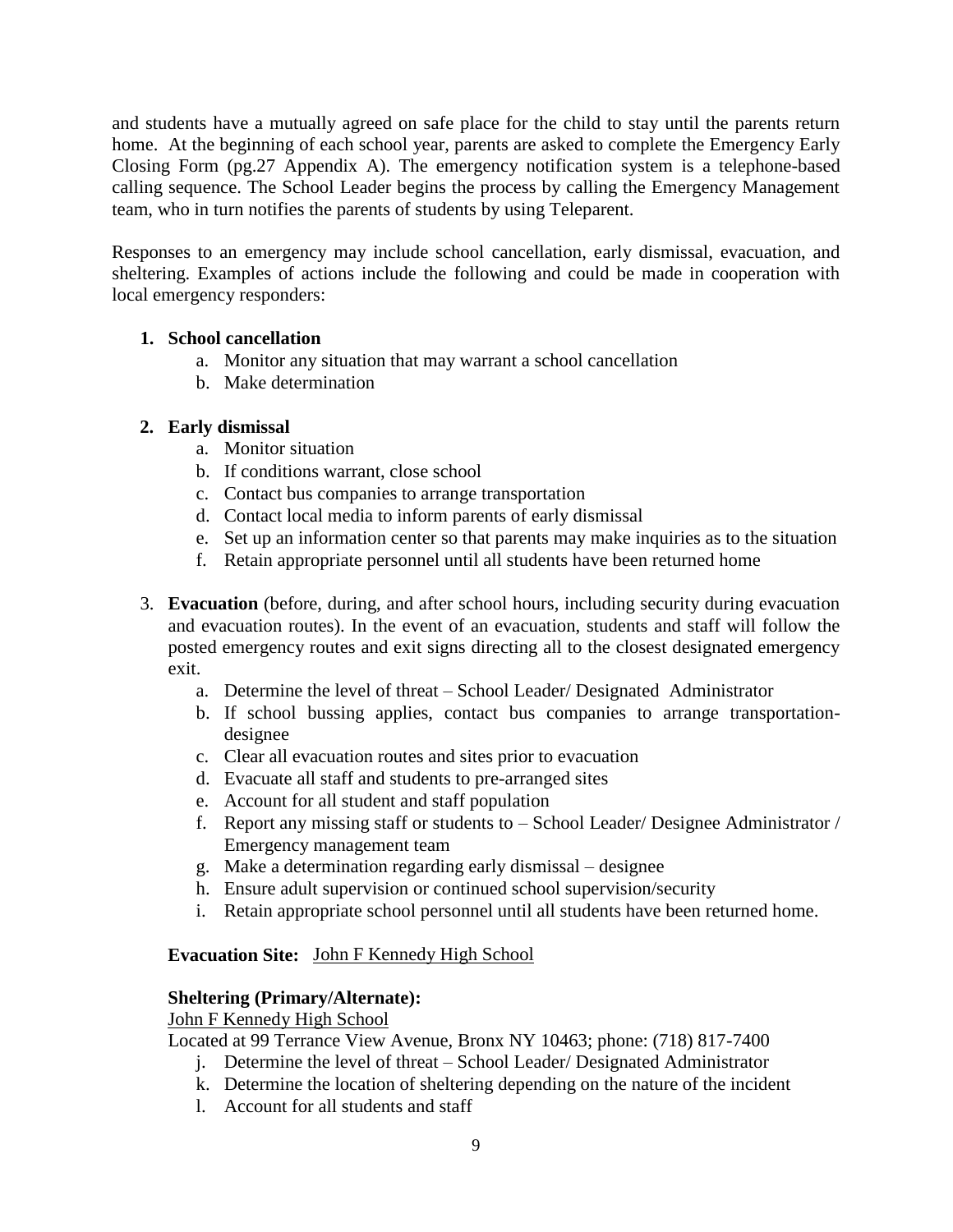- m. Report any missing staff or students to the designee
- n. Determine other occupants in the building
- o. Make appropriate arrangements for human needs
- p. Take appropriate safety precautions
- q. Establish a public information officer to provide information and the current status of the situation to parents and other inquiring parties
- r. Retain appropriate school personnel until all students have been returned home

## **VII. SCHOOL SECURITY AND SAFETY PROTOCOLS**

Parents, guardians, and visitors are welcomed to ILCHS with a scheduled appointment, authorized by an administrator. The school building is locked at all times. Upon entry and when leaving the building, visitors are asked to sign in and out with the school security guard.

### **A. Responses to Acts Of Violence: Implied and Direct Threats**

The following types of procedures could be used by ILCHS personnel for implied or direct threats of violence by students, teachers, other school personnel, and visitors to the school:

- 1. Use of staff trained in de-escalation or other strategies to diffuse the situation
- 2. Inform the School Leader of the implied or direct threat; School Leader or his/her designee will determine the level of threat
- 3. If the situation warrants, isolate the immediate area and evacuate if appropriate
- 4. If necessary, initiate lockdown procedure and contact the appropriate law enforcement agency
- 5. Monitor situation, adjust response as appropriate, include the possible use of the School Safety Team

### **B. Responses to Multi-Hazard Emergencies**

#### **Incident Command**

The concept of Incident Command ensures that someone or some group is in charge of an incident, especially one that requires a multi-agency response. The system required during multi-agency operations is established in NYS Executive Order #26 of 1996. The Incident Commander (IC) is a person or persons with authority to make decisions. While some incidents require specific single IC's, (fire  $=$  fire officer, police  $=$  police officer) others require flexibility and expendability. For example, a building collapse may require the assistance of fire, EMS, police, and school authorities to be able to deal with several issues simultaneously. The IC may actually be made up of representatives from each of these agencies. The system however is set up to expand and contract as needed. The system is the only way to ensure that all questions are answered, all resources are distributed, and that all personnel follows the same course of action.

### **Functions of Command**

- 1. Provide a plan of operation
- 2. Provide coordination between agencies
- 3. Secure adequate personnel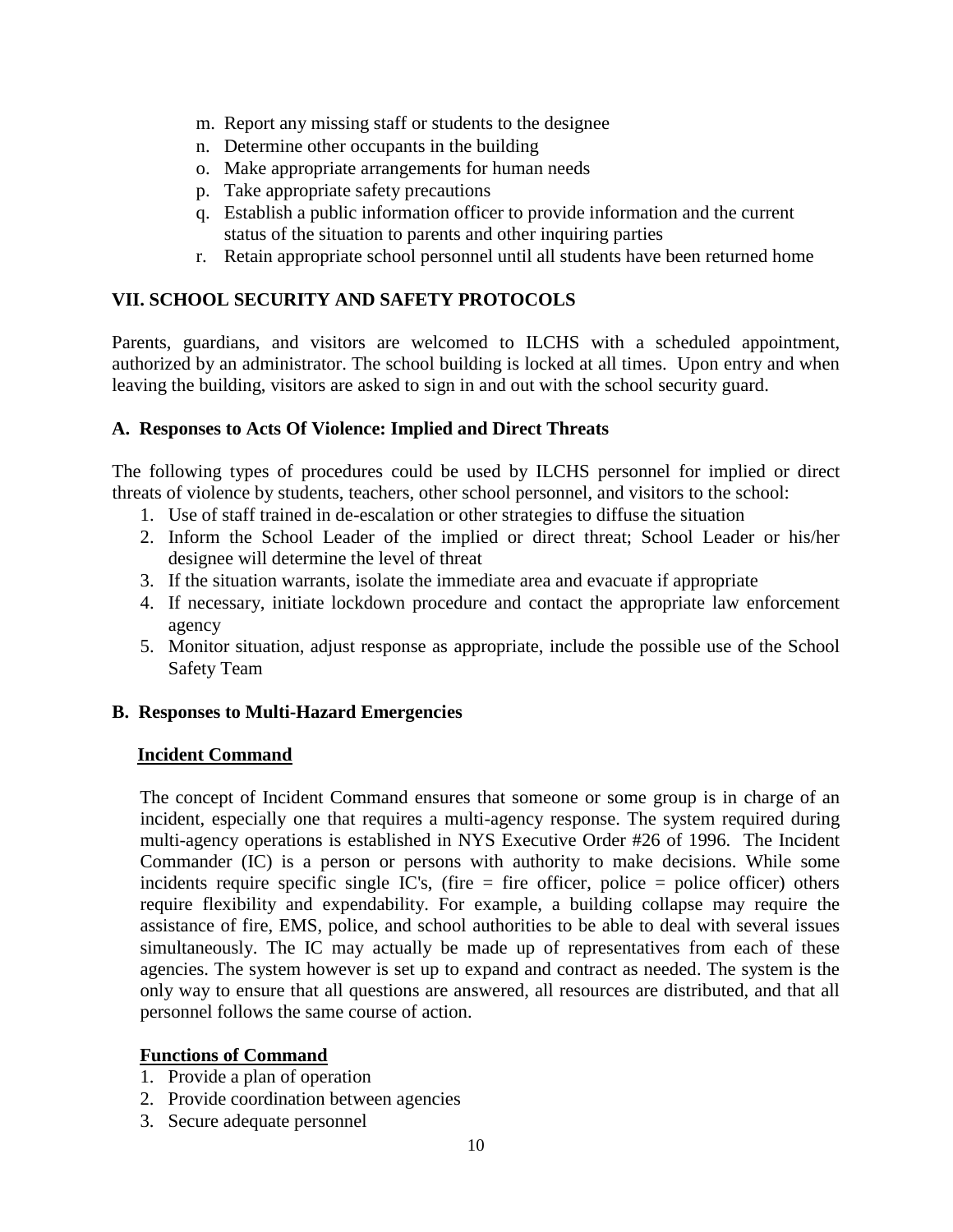- 4. Logistics. Secure adequate resources (may include those for immediate use or those for long-term use, such as food, lodging, etc.)
- 5. Financial. Who will pay bills? (may mean securing purchase orders, or contracts)
- 6. Press information

### **Command Set Up**

Command will be set up in one specific place, which does not move unless absolutely necessary. This "center" could be located in a building, emergency services vehicle or simply in a marked-off designated area. Location of the command post must be communicated to all respondents, must be clearly marked, and must be kept off-limits to non-command personnel. It is most important that each agency establish clearly defined lines of authority so that only the person in charge locates in the command post.

The following is the Incident Command Team:



#### **VIII. PROTOCOLS FOR ENVIRONMENTAL DISASTERS**

In the case of all disasters listed below, the directors will immediately notify the ILCHS Board of Trustees. In the unlikely event that students have to go home, we will follow our go-home policy.

#### **A. Earthquakes– (CODE PURPLE)**

#### **Preparation:**

- 1. Become familiar with the response portion of this guide.
- 2. Maintain emergency go-home plans.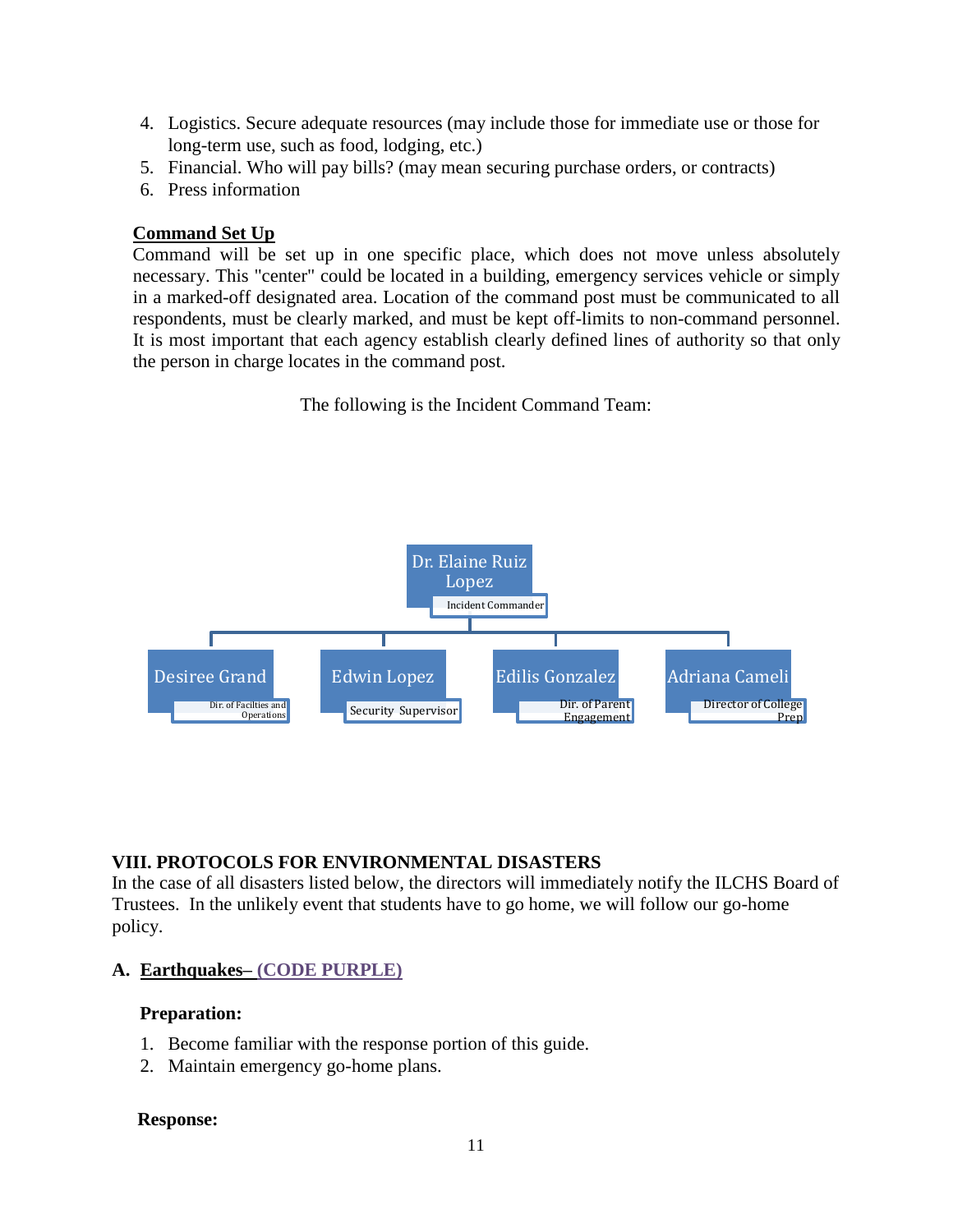- 1. During Earthquake
	- a. Inside: Move to safest areas possible away from objects that could fall, move to areas under desks, tables, etc. Stay away from windows, mirrors, heavy objects hung on walls.
	- b. Outside: Move to open areas away from buildings, power poles, and underground utility lines (if known or if ruptured) In the event of an evacuation, students and staff will follow the posted emergency routes and exit signs directing all to the closest designated emergency exit.
	- c. In vehicles: Stop the vehicle in open area if possible, but remain in vehicle.
- 2. Following Earthquake
	- a. Local emergency plans call for emergency crews to check on local conditions. However, due to scope of disaster, the school should plan to operate on its own for varying periods of time.
	- b. Establish *Command Posts*. The school safety team must establish its own CP. Each Incident Commander should be the highest-ranking person from the building's chain of command list.
	- c. IC should appoint appropriate persons to keep building population calm and together.
	- d. IC to appoint person with highest EMS training to set up a treatment area (sector) for those who may be injured. Triage if necessary. Maintain records of EMS actions.
	- e. IC to appoint appropriate persons to minimize problem areas such as shutting down gas lines if leaking, extinguishing fires if possible or moving building population to safer areas.
	- f. IC to appoint appropriate persons to establish an evacuation area. Parents/relatives/guardians who may be able to arrive to evacuate students left with, and the time of evacuation.
	- g. Attempt to maintain contact with local authorities if phone system is operational. Cellular may be of assistance, however this system may be down or overwhelmed. Tune in to the Emergency Broadcast Station (EBS) radio for information and further directions.
	- h. Turn over IC to local authorities once they arrive. NOTE: they may only make contact and leave action in hands of building population.
	- i. Terminate building command once all students have been evacuated to parents/relatives/guardians/ or government shelters.

### **Recovery:**

- a. Dependent on scope of Earthquake, governmental states of emergency, etc., return to normal sessions following repairs.
- b. May need to establish a crisis intervention network for students and/or staff.

### **B. Storms – Blizzards, Wind, Hurricanes, Tornadoes**

### **Preparation:**

- 1. Monitor weather conditions and forecasts on ongoing basis.
- 2. Maintain emergency go home plans.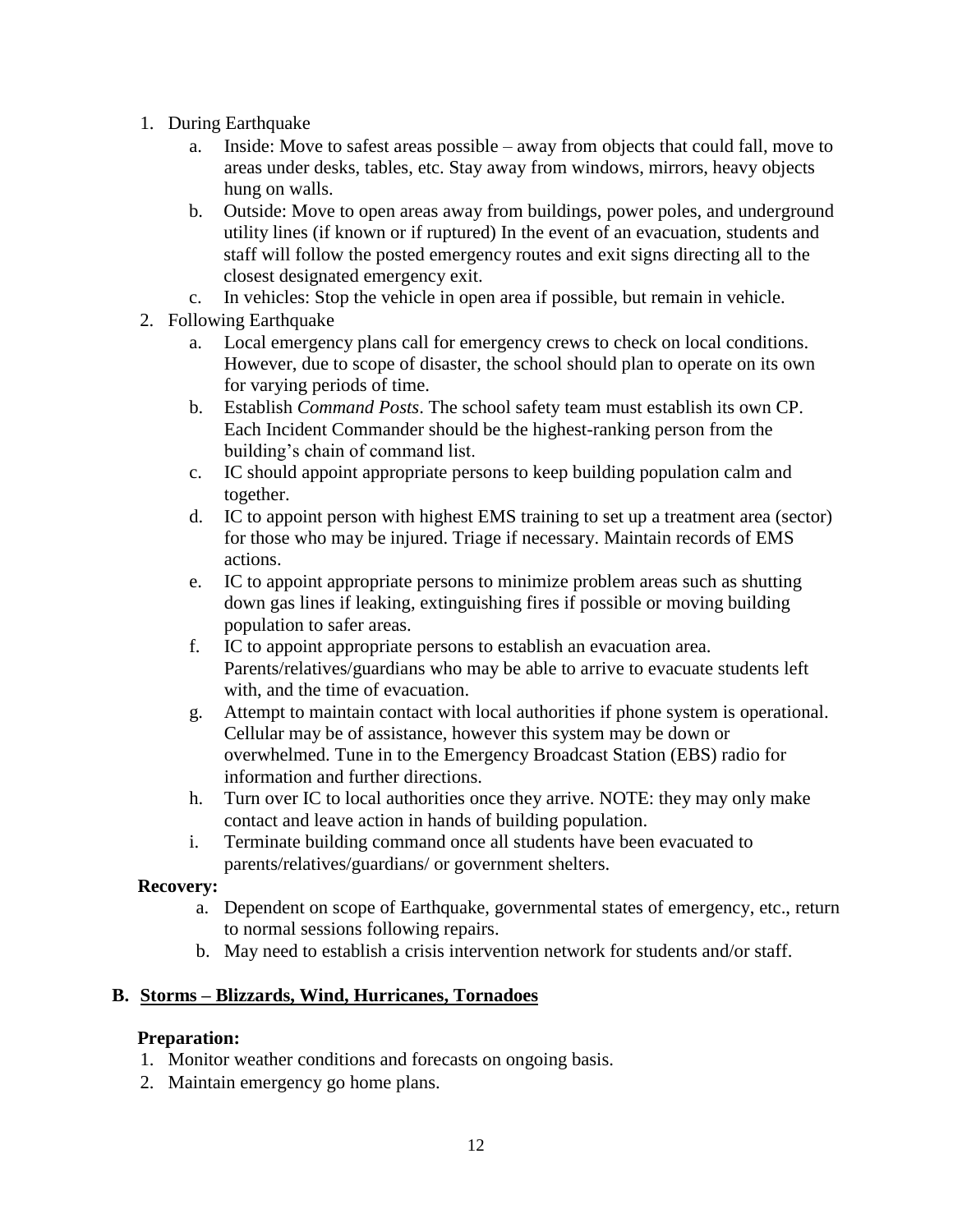### **Response:**

- 1. Follow directions of local authorities.
- 2. For storm conditions with adequate warning, cancel or dismiss school according to established school procedures.
- 3. Curtain outdoor activities.
- 4. Secure outside objects, which could be blown away.
- 5. For sudden storm possibilities, such as tornadoes:
	- a. School Leader or his/her designee to appoint Emergency Management team member to monitor outside weather conditions.
	- b. Should such an event occur, move building occupants to lowest possible portions of building, avoiding windows and large rooms (auditoriums, gymnasiums, cafeterias, etc.
	- c. For tornadoes, staff should be instructed to open windows before leaving their areas (this reduces chance of building collapse).
- 6. Should conditions damage building, or injuries occur, contact local authorities via call to  $9-1-1$ .
	- a. Local emergency plans call for emergency crews to check on local conditions. However, due to scope of this disaster, each building should plan to operate on its own for varying periods of time.
	- b. Establish Command Posts
	- c. IC should appoint appropriate persons to keep building population calm and together.
	- d. IC to appoint person with highest EMS training to set up a treatment area (sector) for those who may be injured. Triage if necessary. Maintain records of EMS actions.
	- e. IC to appoint appropriate persons to minimize problem areas such as shutting down gas lines if leaking, extinguishing fires if possible or moving building population to safer areas.
	- f. IC to appoint appropriate persons to establish an evacuation area. Parents/relatives/guardians that may be able to arrive to evacuate students should do so through this area. Maintain list of persons leaving and whom they left with, and the time of evacuation.
	- g. Attempt to maintain contact with local authorities if phone system is operational. The cellular system may be down or overwhelmed. At least tune in to EBS radio for information and further directions.
	- h. Turn over IC to local authorities once they arrive. NOTE: they may only make contact and leave action in hands of building population.
	- i. Terminate building command once all students have been evacuated to parents/relatives/guardians or government shelters.

## **Recovery:**

- 1. If no damage has been sustained by the building, resume normal school sessions.
- 2. If local authorities make special requests, follow requests. May include ending school sessions so that schools may be used as emergency shelters for persons from other areas. Should such requests be made follow normal early dismissal procedures.
- 3. School Leader to contact the ILCHS Trustees.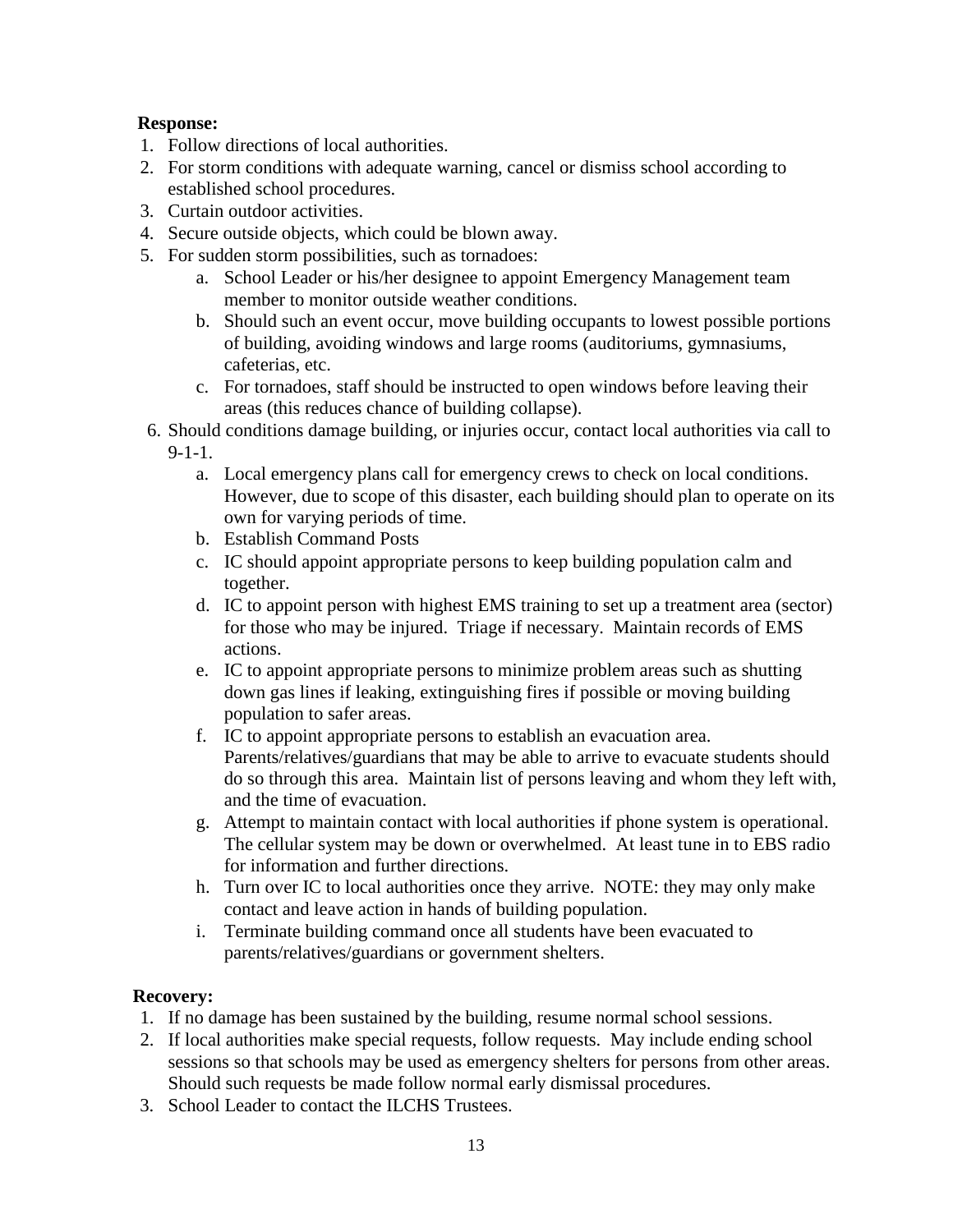## **C. Airborne Toxic Chemicals**

**Preparation:** Maintain emergency go-home plans.

### **Response:**

- 1. To extent possible, follow recommendations of agencies issuing alerts.
- 2. Follow directions of government agencies having authority as to curtailment, early dismissal, or cancellation of school sessions.

**Recovery:** Resume school as authorized by government agencies.

### **D. Drought**

### **Preparation:**

- 1. Be prepared to follow guidelines of jurisdictional government agencies.
- 2. Update list of emergency water suppliers on annual basis.

#### **Response:**

1. Follow local guidelines for drought as developed and presented by local or county agencies.

2. Close schools if ordered to do so.

#### **Recovery:**

Resume normal schedule once emergency ends or alternative plans can be established.

#### **E. Epidemics and Pandemics**

#### **Preparation:**

- 1. Maintain School Health Emergency guidelines.
- 2. Be prepared to follow guidelines of jurisdictional government agencies.

#### **Response:**

- 1. Establish that a possible problem exists by notifying school nurse.
- 2. If problem is suspected or identified, school nurse to notify the School Leader.
- 3. School Leader to notify appropriate public health officials.
- 4. Follow directions of school physician and public health officials.

5. School Leader to notify staff, parents and students when normal school sessions can resume.

**Recovery:** Resume school sessions once advised to by appropriate authorities.

### **RE: Preliminary Guidance on the Preparation for Novel Coronavirus (COVID-19) Outbreak in New York State**.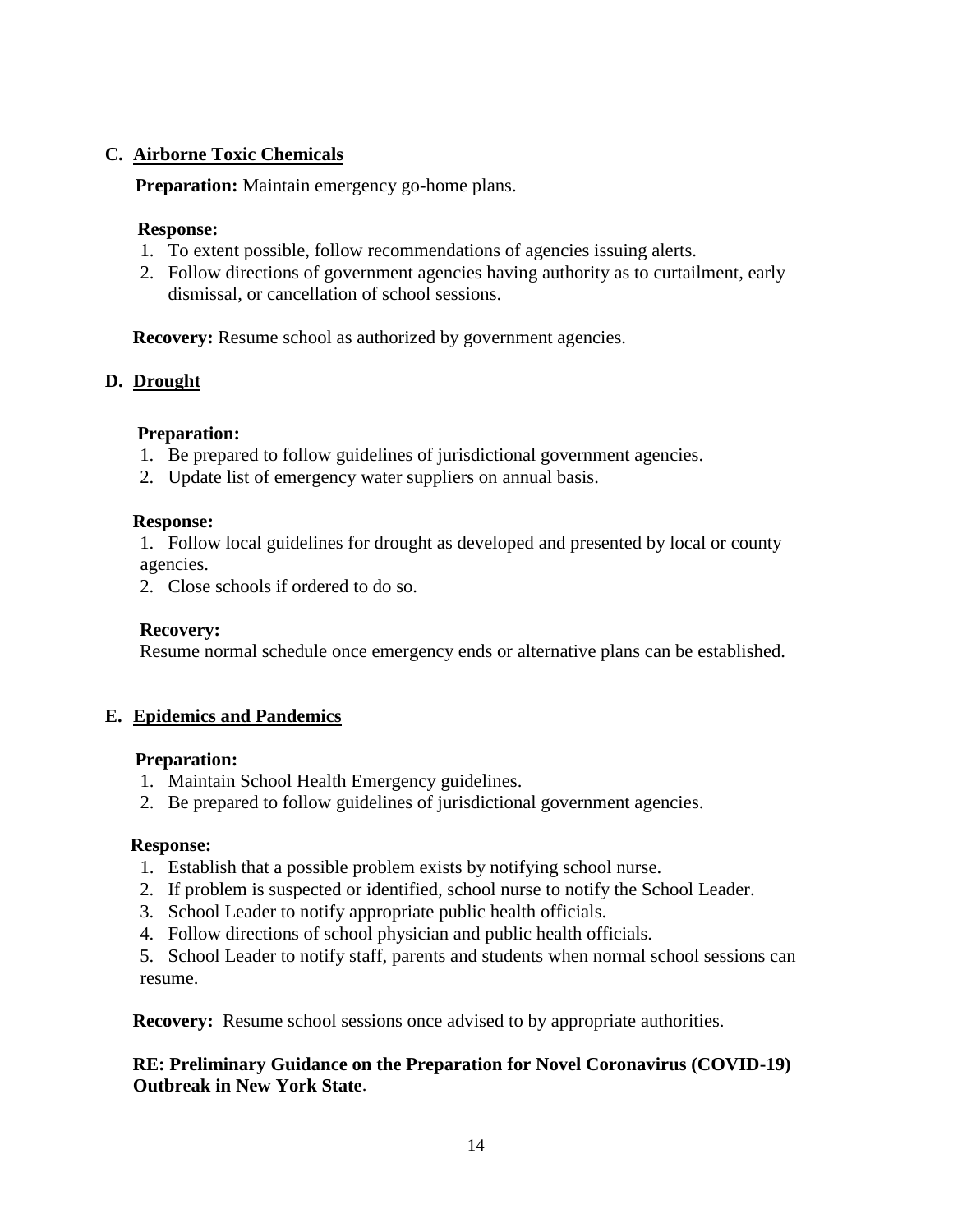School districts should be engaged in contingency planning to prepare for the outbreak of the Novel Coronavirus (COVID-19) occurring in New York State. This virus can spread from person to-person, and the number of cases detected in the United States and New York is growing. This is an emerging, rapidly evolving situation that may have significant implications for New York communities, including schools, in the coming days and weeks. Districts should be developing response plans and establishing mechanisms for ongoing communications with staff, students, families, and communities.

#### **Key Actions Steps for School Districts**

- 1. **Ground yourself and your staff in the facts and stay up to date on the current status of COVID-19 in New York.** The best source of information right now is the New York State Department of Health (DOH) Novel Coronavirus webpage. You can also find information on the New York State Education Department's (NYSED's) COVID-19 website, including guidance on when school closures are required and cleaning and disinfection guidance for primary and secondary schools as well as reporting requirements for school closures.
- 2. **Continue to engage in routine infection control procedures.** It is important to emphasize—and teach, when necessary- good personal hygiene practices to prevent the spread of viruses. This includes appropriate handwashing, covering coughs, and staying home when sick.
- 3. **Establish an open line of communication with your** Local Health Department (LHD). LHDs protect the health of their communities from disease and harm before, during, and after emergencies. Now is the time to work together with your community to prepare for the possibility that "social distancing" measures will be taken by State and local government, such as the cancelation of public gatherings, and the closing of businesses, schools, and/or childcare programs. Schools with questions regarding student or staff exposure to COVID-19 should be directed to their local health department. Decisions about the need for exclusion and the length of the exclusion period for students and staff exposed to or with confirmed cases of COVID-19 will be made by local health departments according to jointly issued guidance from New York State Department of Health and New York State Education.
- 4. **Routinely communicate with your school community.** This includes communicating with your collective bargaining agents and contracted educational providers, about this evolving situation. Staff, students, and families should know where to go to find accurate, factual sources of information, and should know that you are monitoring the situation and are in ongoing communication with your local public health officials. A simple step such as posting a brief message to your district homepage with links to the DOH webpage and fact sheets will reduce anxiety in your community.
- 5. **Intentionally and persistently combat stigma.** As new information emerges, please remind your community that the risk of COVID-19 is not at all connected to race, ethnicity, or nationality. Stigma will not help to fight the illness. Sharing accurate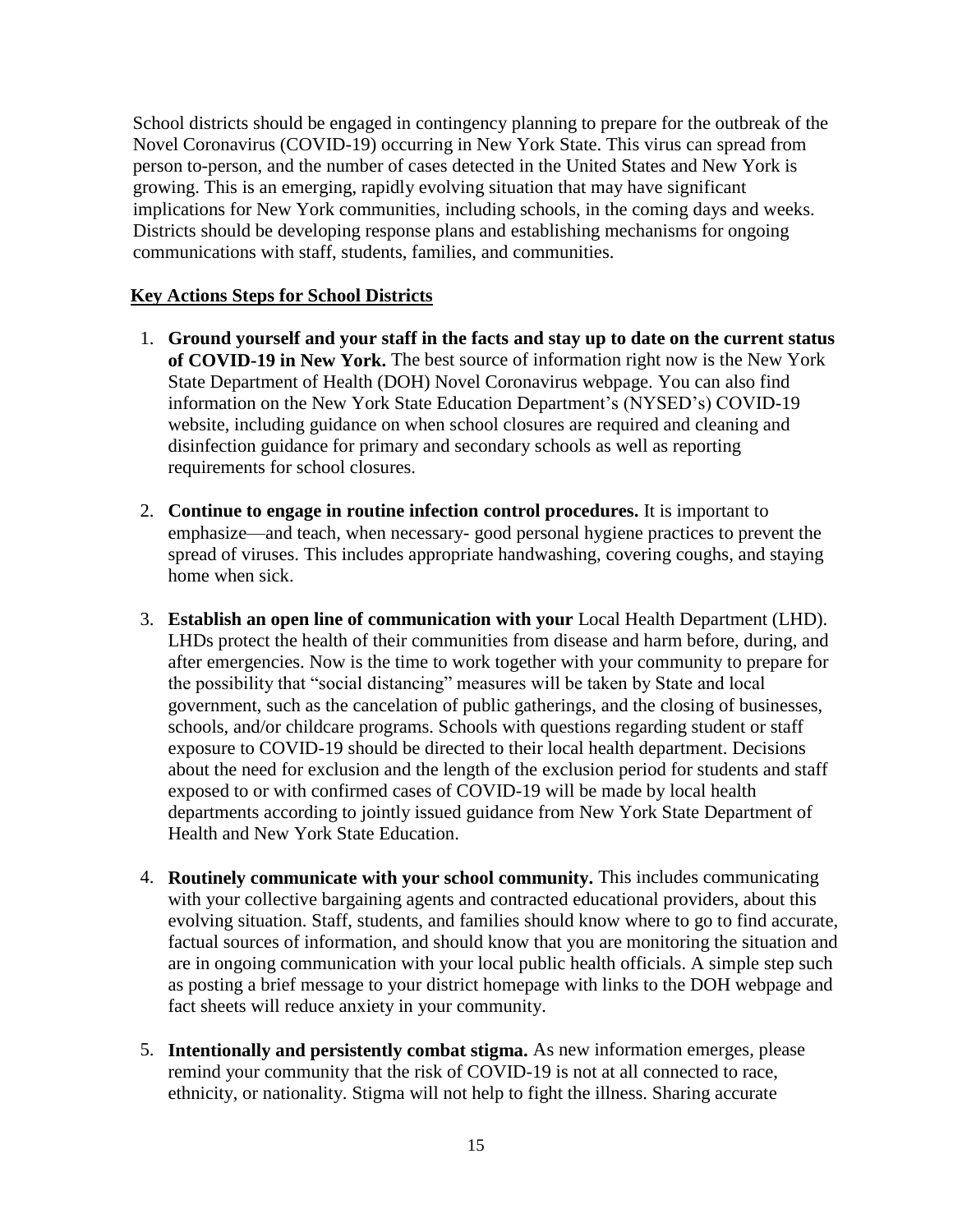information during a time of heightened concern is one of the best things we can do to keep rumors and misinformation from spreading.

6. **Engage in contingency planning.** The possibility of extended school closures if the situation in our state dramatically change in the coming weeks should be considered. Closures in other countries and states experiencing the COVID-19 disease outbreak are ranging from a few days to a few weeks. Below are a series of topics your school district should consider related to school district closures. School districts should be engaged in contingency planning to prepare for possible widespread absences or extended day closure of school as a result of the Novel Coronavirus (COVID-19). The Department has posted extensive guidance on its website to aid districts in gathering important information on the COVID-19 threat. Preparing for widespread absence or an extended day shutdown of school buildings and programs due to the spread of any illness is prudent. This is an emerging, rapidly evolving situation that may have significant implications for New York communities, including schools, in the coming days and weeks. Districts should be developing operational and instructional response plans and establishing mechanisms for ongoing communication with staff, students, families, and communities.

### **School Closure**

NYSED must be able to monitor when schools are closing across the State during a crisis and when a school's emergency response plan is activated. Pursuant to Commissioner's Regulation 155.17(f), each superintendent of a school district, every board of cooperative educational services (BOCES) and county vocational education and extension board, the chancellor of the City School District of the City of New York, and each charter school leader shall notify the Commissioner immediately when the emergency plan or building-level school safety plan is activated and results in the closing of a school, including closure for an outbreak of COVID-19, and shall provide such information as the Commissioner may require. Additionally, pursuant to Education Law §215, the Commissioner may require duly verified reports from any school or institution under the educational supervision of the State and may require such information and in such form as Commissioner may prescribe. Therefore, effective immediately, each public school district, charter school and BOCES must notify the Department immediately when the emergency plan or building-level school safety plan 9 is activated and results in the closing of a school using the Report of School Closure form. Similarly, when it is determined that it is safe to re-open the school(s) the CEO must inform the Department via the Report of School Re-Opening. Both reports are available in the SED Monitoring and Vendor Support System application in the NYSED Business Portal. Notification Regarding Closure of a School Building (Public Schools); Notification Regarding Closure of a Nonpublic School.

For specific questions about state assessments, please contact the Office of State Assessment at 518-474-5920 or email [emscassessinfo@nysed.gov.](mailto:emscassessinfo@nysed.gov)

For state aid questions, please contact the Office of Education Finance by telephone at 518- 474- 2977.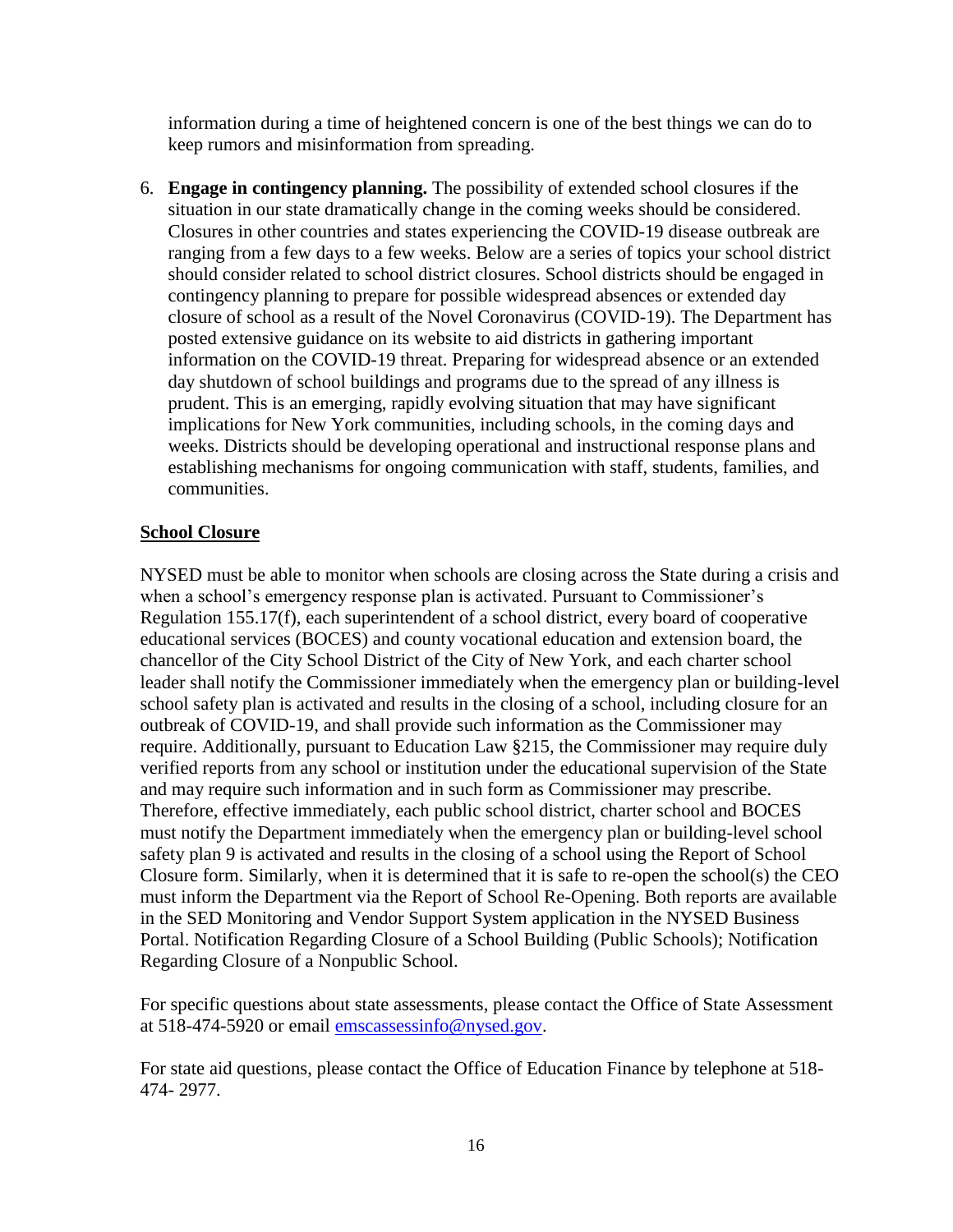For questions related to participation rates and institutional accountability, please contact the Office of Accountability at accountinfo@nysed.gov.

### **F. Radiological**

### **Preparation:**

- 1. Unless brought into a building, this is a very remote possibility.
- 2. Maintain emergency go-home plans.

#### **Response:**

- 1. Remove all personnel from suspected radiological source. In the event of an evacuation, students and staff will follow the posted emergency routes and exit signs directing all to the closest designated emergency exit. If needed, students and staff will then walk and be housed temporarily at John F Kennedy High School.
- 2. School Leader or his/her designee to contact 9-1-1. Follow their directions.
- 3. School Leader to contact the ILCHS Trustees.

**Recovery:** Resume school sessions once advised to by appropriate authorities.

### **G. Water Contamination**

#### **Preparation:**

- 1. Update list of emergency water suppliers on annual basis.
- 2. Maintain emergency go home plans.

#### **Response:**

- 1. School Leader to contact the ILCHS Trustees.
- 2. Building occupants to be instructed not to consume water until problem can be declared unfounded or corrected.
- 3. School Leader to notify NYC Health Department.
- 4. Emergency water supplies to be brought to affected building.

#### **Recovery:**

- 1. Complete any repairs or actions as required by NYC Health Dept.
- 2. Notify building personnel of return to normal situation.

### **IX. MAN-MADE DISASTERS**

### **A. Bombs and Bomb Threats - (CODE ORANGE)**

#### **Preparation:**

- 1. Train call takers in listening techniques (see pg. 30 Appendix D).
- 2. Maintain emergency go home plans.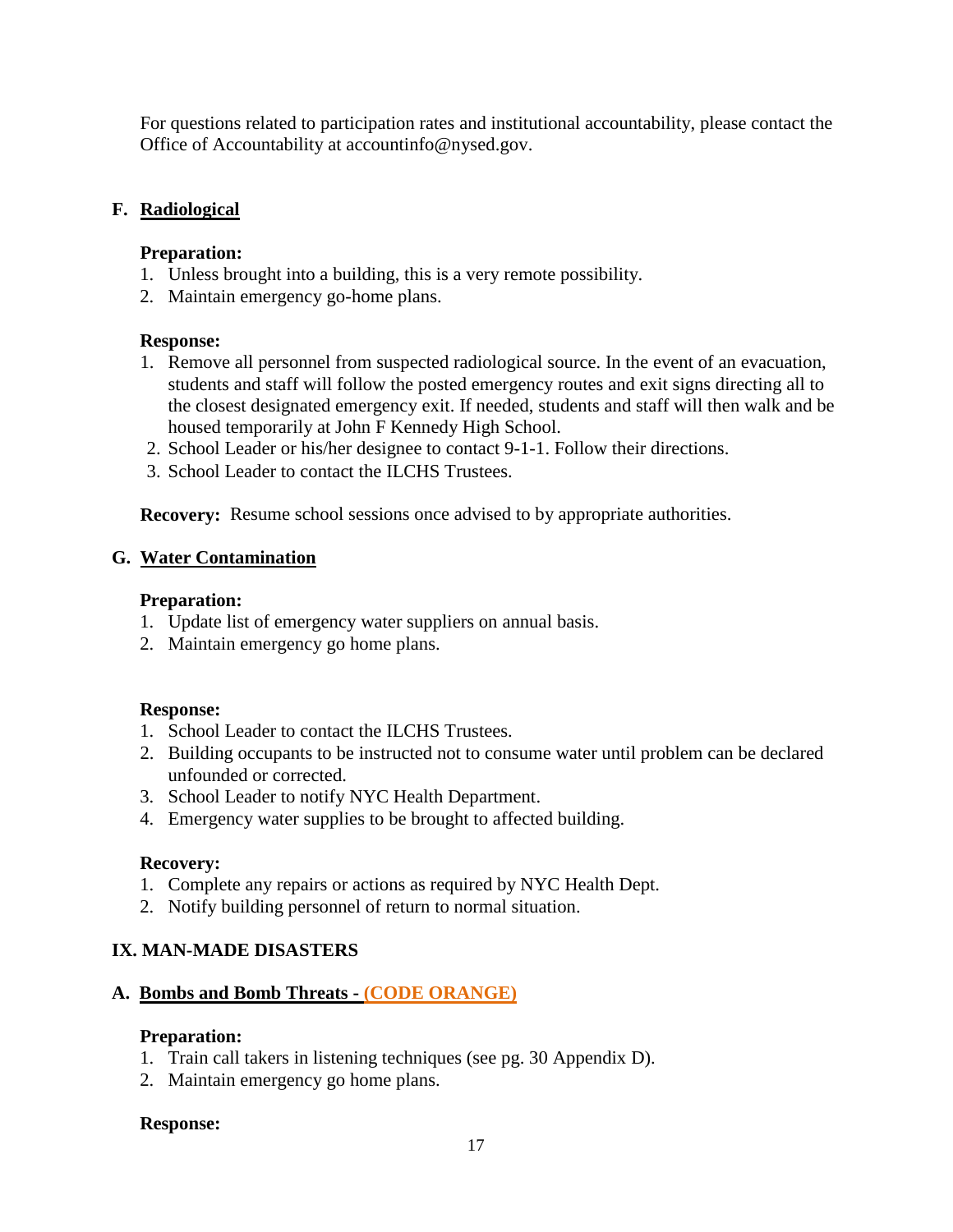- 1. Upon receipt of a bomb threat by telephone, initiate the Bomb Threat Response Form on page 9 of the Quick Emergency Response guide.
- 2. Listen for identifying speech characteristics, male or female, young, old, etc.
- 3. Fill out the Response Form as completely as possible.
- 4. Notify the following personnel:
	- School Leader / Designated Administrator
	- Emergency Management Team Member
	- School Security Officer
- 5. Notify the NYC Police **Note: Only personnel listed in Item #2 should notify the law enforcement agency**.
- 6. Under the direction of a person listed in Item #2, notify all building occupants using the public address system of a "**CODE ORANGE** Response Guidelines."
- 7. (If no public address system is available, it is the schools responsibility to develop a notification program.) **Note: Do Not Activate the Fire Alarm System.**
- 8. Under the direction of the School Leader or designee, staff, students and visitors will be directed to evacuate or shelter to a safe area. They shall maintain silence and wait for further instruction. The school building has two exits. The first is the front entrance of the school (3030 Riverdale Avenue) and the other (used for emergencies and drills only) is located through the "B" stairwell adjacent to the Parent/Community office.

**Emergency Exit routes are listed next to each classroom door** and there are 22 exit signs illuminated at all times throughout the school space. If needed, students and staff will then walk and be housed temporarily at John F Kennedy High School.

9. When the "all clear" is given by the School Leader or his/her designee, and the law enforcement agency, will instruct the evacuated persons to report to their areas for an accountability check (using student and staff rosters) and to resume normal operations. **Note: If it is anticipated that a Bomb Threat will be called in during a school-wide function, the "Pre-clearance and Security Screening in Lieu of Evacuation" shall be implemented. This procedure can be found in the New York State Education Department's revised bomb threat Response Guidelines of February 1999, Option C.**

**Recovery:** Once danger has passed, resume normal school sessions.

#### **B. Collapse**

#### **Preparation:**

- 1. Maintain familiarity of response section of this guide.
- 2. Maintain emergency go home plans.

- 1. Curtail or cease building/component (bleachers, wing, etc.) use immediately.
- 2. Assess need for immediate action evacuation.
- 3. School Leader or his/her designee to establish action plan.
- 4. School Leader contact ILCHS Trustees.
- 5. Should collapse occur:
	- a. Evacuate building/area to extent possible/necessary.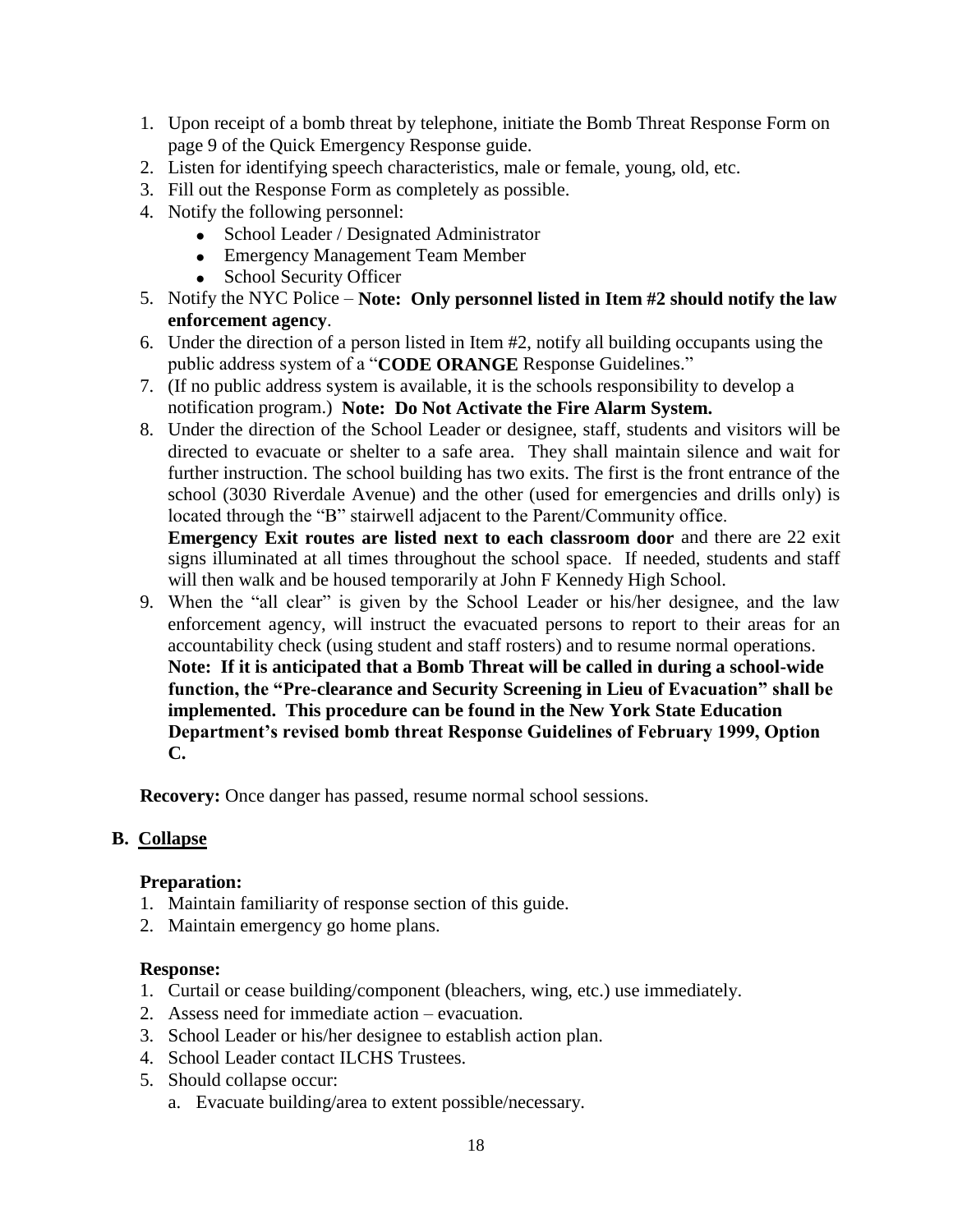In the event of an evacuation, students and staff will follow the posted emergency routes and exit signs directing all to the closest designated emergency exit. . The school building has two exits. The first is the front entrance of the school (3030 Riverdale Avenue) and the other (used for emergencies and drills only) is located through the "B" stairwell adjacent to the Parent/Community office. **Emergency Exit routes are listed next to each classroom door** and there are 22 exit signs illuminated at all times throughout the school space. If needed, students and staff will then walk and be housed temporarily at John F Kennedy High School.

- b. Notify local emergency services via 9-1-1.
- c. Follow directions of local emergency services. School Leader to provide appropriate liaison to the emergency services command post.
- d. School Leader or her designee to establish an EOC to coordinate operations, including contacting transportation for emergency sheltering or early dismissal, sending personnel to the affected building to assist, preparing press releases.

#### **Recovery:**

- 1. EOC will continue to monitor evacuations and notifications.
- 2. Establish short term and long-term action plan as dictated by event.

## **C. Explosions**

### **Preparation:**

- 1. Maintain familiarity of response section of this guide.
- 2. Maintain emergency go home plans.

- 1. Upon the occurrence of an explosion in a facility, sound the building fire alarm immediately. Building systems that are not turned off automatically by the alarm should be manually shut down.
- 2. Notify the Fire Department.
- 3. Begin evaluation in accordance with established emergency evacuation plans.
- 4. Notify the following personnel:
	- School Leader / Designated Administrator
	- Emergency Management Team Member
	- School Security Officer
- 5. Initiate accountability procedure using student and staff rosters to determine if all have been evacuated.
- 6. Upon arrival of the fire department, advise them of the situation. Assist the fire department with activities related to the incident. Supply building maps and plans.
- 7. The School Leader may have to prepare an information release and notify media if closures or early dismissal is necessary.
- 8. (See back page for Radio Station and telephone numbers.)
- 9. Take instructions from the fire department.
- 10. Investigate if it was a false alarm.
- 11. Initiate Early Dismissal procedures if necessary.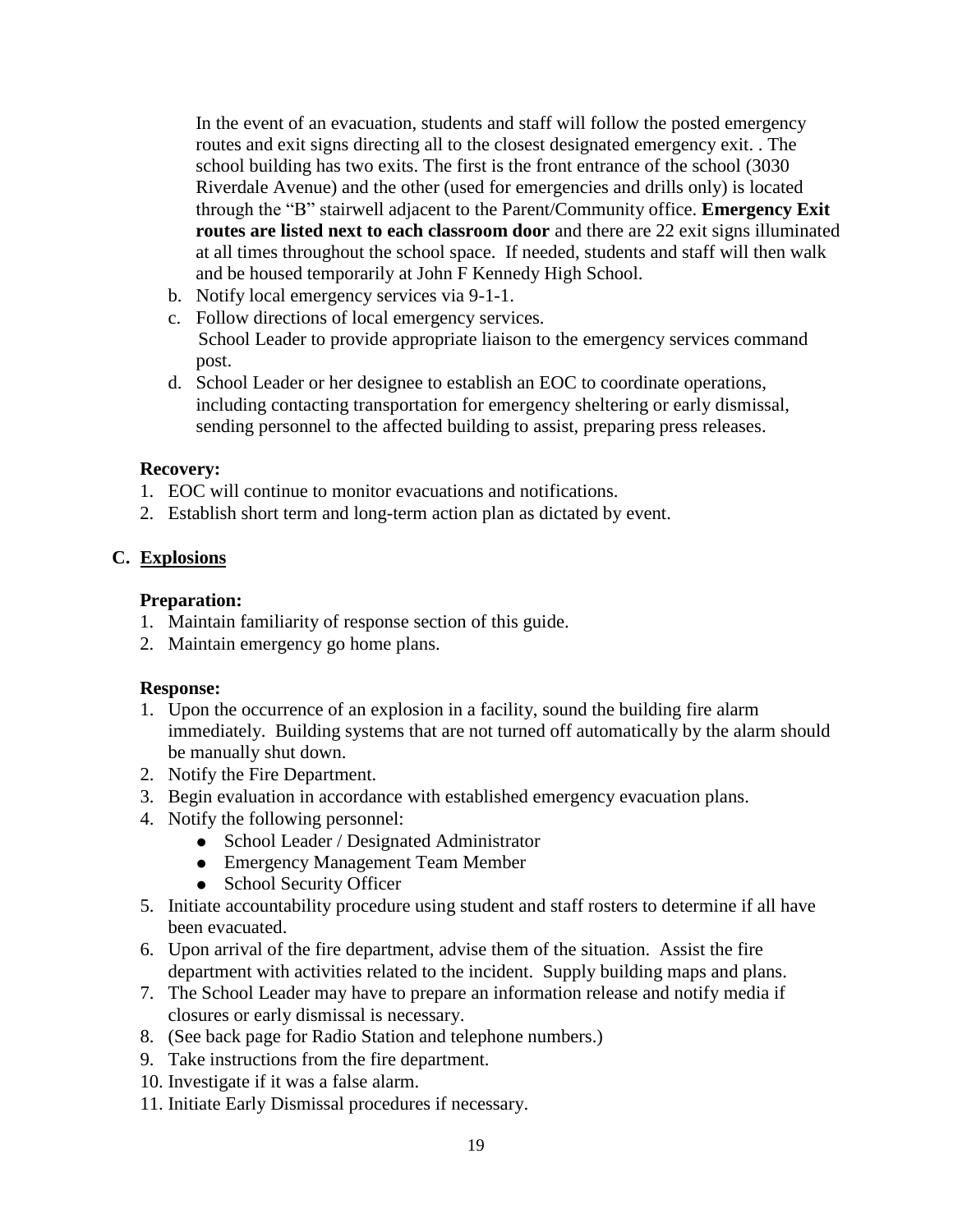### **Recovery:**

- 1. EOC will continue to monitor evacuations and notifications.
- 2. Establish short term and long-term action plan as dictated by event.
- 3. Cooperate with jurisdictional authorities in any necessary investigations.

# **D. Fire or Smoke Conditions - (CODE YELLOW)**

## **Preparation:**

- 1. Establish plan in conjunction with local fire department.
- 2. Maintain fire alarm system and PA system within each building.
- 3. Maintain fire extinguishers within each building.
- 4. Cooperate with fire inspectors town fire dept., insurance.
- 5. Staff training to include: fire prevention, fire extinguishers, and fire alarm procedures.
- 6. Maintain emergency go home plans.

## **Response:**

- 1. Immediate
	- a. Person discovering fire or fire situation to notifies building via fire alarm, radiotalkie, and internal phone or directly to any authority. School Leader must be notified.
	- b. Building procedures (evacuation, extinguishing) set in motion. In the event of an evacuation, students and staff will follow the posted emergency routes and exit signs directing all to the closest designated emergency exit. If needed, students and staff will then walk and be housed temporarily at John F Kennedy High School.
	- c. Safety Director or his/her designee will contact local Fire Department via 9-1-1. In event that the main office is unable to do so, building back up phone plan should be maintained, i.e., different phone within building, cell phone, neighbor.
	- d. Advise fire department of situation; turn over operations to Fire Department.
	- e. Wait for instructions from the Fire Department.
- 2. Subsequent
	- a. School Leader to notify ILCHS Trustees.
	- b. If necessary, School Leader to establish EOC to begin early dismissal, prepare press release should one be needed and assist in whatever ways are necessary.

## **Recovery:**

- 1. Resume building operations when advised to by Fire Department.
- 2. Curtail use of building if needed.
- 3. Cease school operations if necessary. Should this be necessary, follow district early dismissal policy.

## **E. Gas Leak or Odors**

## **Preparation:**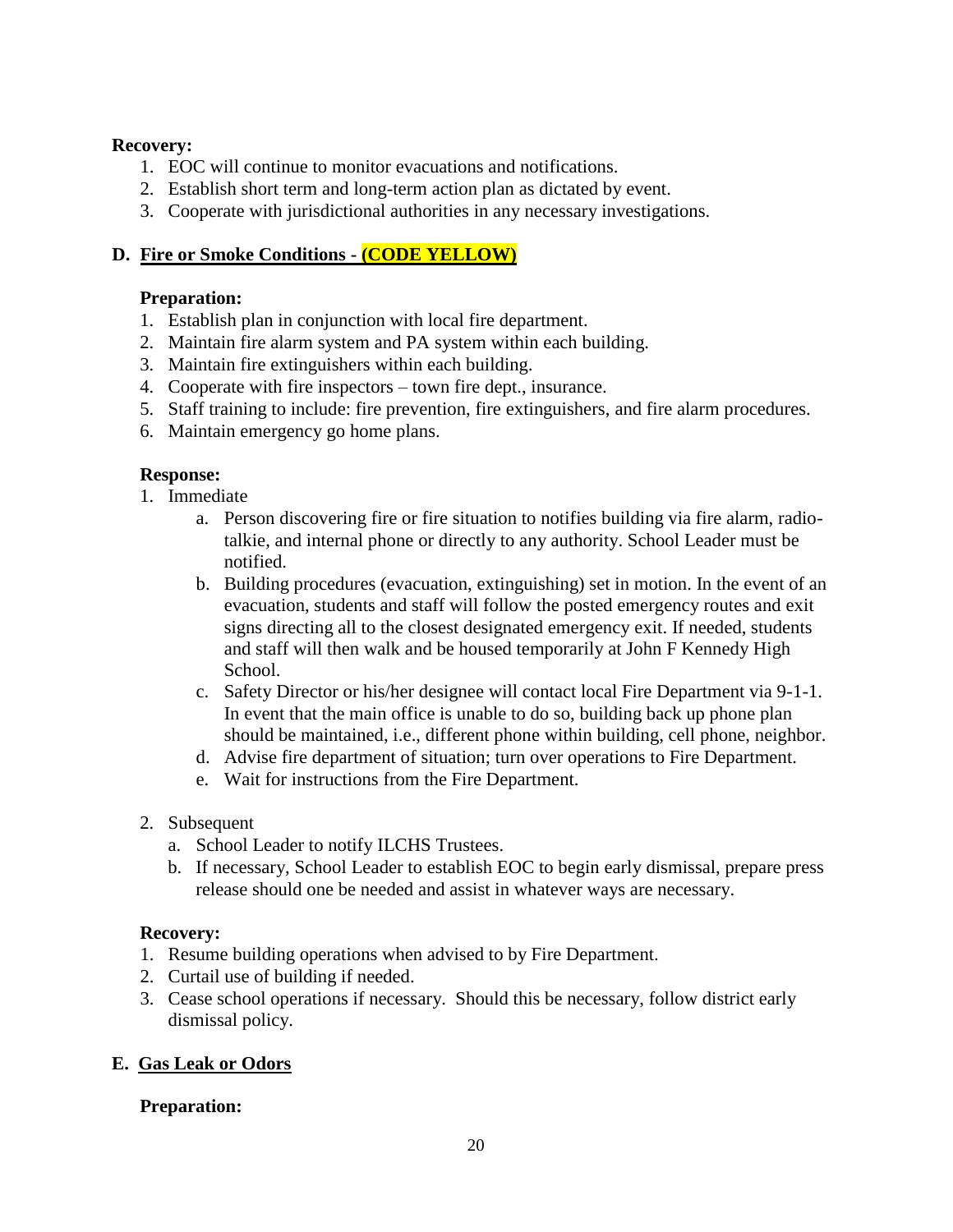- 1. Maintain maps of gas lines into and within buildings.
- 2. Maintain backup plan for evacuation that does utilize fire alarm system.
- 3. Maintain emergency go home plans.

### **Response:**

- 1. School Leader or his/her designee to contact emergency services via 9-1-1.
- 2. If deemed necessary to evacuate, do so WITHOUT using fire alarm system (fire alarm systems can ignite gas vapors).In the event of an evacuation, students and staff will follow the posted emergency routes and exit signs directing all to the closest designated emergency exit. If needed, students and staff will then walk and be housed temporarily at John F Kennedy High School.
- 3. School Leader to notify ILCHS Trustees.
- 4. If problem appears to be too lengthy to resolve, School Leader is to establish EOC to contact transportation supervisor for buses to shelter or for early dismissal, prepare press releases, and aid in whatever ways necessary.

**Recovery**: Once building has been declared safe by Fire Department and/or gas supplier, resume regular school sessions.

## **G. Intruder - (CODE RED)**

### **Preparation:**

- 1. Identify the intruder. Verification should be made that there is indeed an intruder in the building, on the grounds, or if a real threat exists. Always assume the intruder is armed and dangerous.
- 2. Notify the following personnel
	- School Leader / Designee
	- Emergency Management Team Members
	- School Security Officer
- 3. Under the direction of an administrator listed in item 2, notify all school occupants using the public address system of a "**Code Red**"
- 4. Notify NYC 50th Police Precinct officials.
- 5. A lock down all rooms, offices, and assembly halls should be done immediately.
- 6. Isolate the area of the incident from all personnel. Do not allow anyone to enter or leave without permission of law enforcement officials.
- 7. Follow the instructions of the law enforcement officials.
- 8. After the announcement, "**Code Red – All Clear**" is given, conduct an accountability check. After the check is completed, resume normal operations.

**Recovery**: Once the building has been declared safe by Fire Department and/or appropriate authorities regular school sessions may be resumed.

## **H. Hostages – (CODE RED)**

**Preparation:** Maintain familiarity of response section of this guide.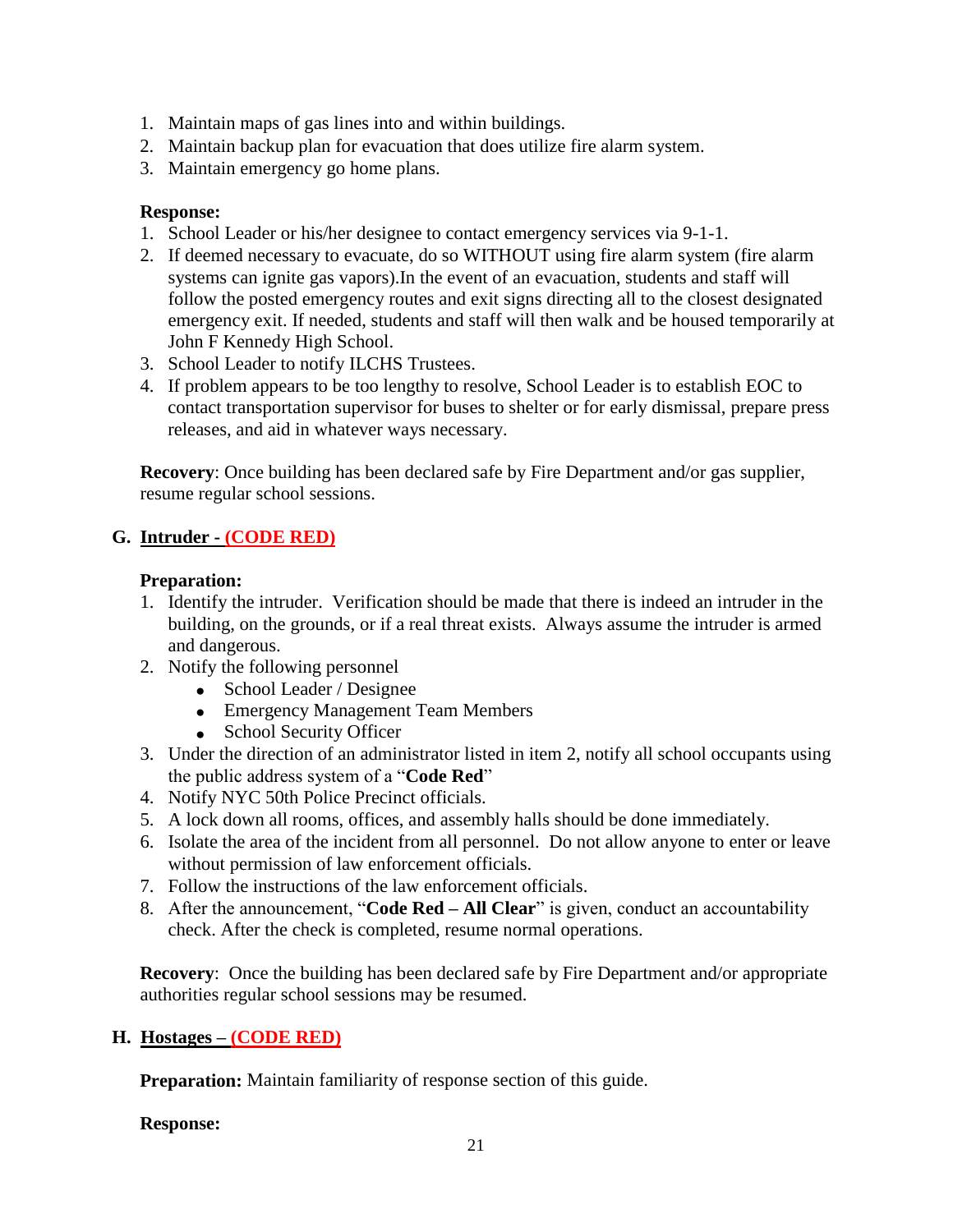- 1. Identify the situation All school staff and students are responsible for this
- 2. Notify the following personnel
	- School Leader / Designated Administrator
	- Emergency Management Team Member
	- School Security Officer
- 3. Notify the NYC 50th Police Precinct and follow their instructions. Do not try to overtake the perpetrator.
- 4. Notify all school occupants using the public address system that there is a "**Code Red**".
- 5. A lock down of all doors and windows in rooms, offices, assembly halls, and entrances and exits should take place immediately.
- 6. Isolate the incident from all personnel.
- 7. Do not allow persons to enter the area without the advice of NYS 50th Police Precinct officials.
- 8. Update the Board President, NYSED (International Leadership Charter School) of the situation and actions taken.
- 9. Follow the instructions of NYC 50th Police Precinct officials.
- 10. After the announcement "**Code Red – All Clear**" is given, resume normal activities.

**Recovery:** Once the situation has been declared safe by police regular school sessions may resume.

## **I. Kidnapping – (CODE RED)**

**Preparation:** Maintain familiarity of response section of this manual.

### **Response:**

- 1. Identify the situation All school staff and students are responsible for this.
- 2. Notification to School Leader, Operations Manager and security personnel upon possible kidnapping or potential kidnapping.
- 3. Notify the NYC 50th Police Precinct and follow their instructions. Do not try to overtake the perpetrator.
- 4. Notify all school occupants using the public address system that there is a "**Code Red**".
- 5. A lock down of all doors and windows in rooms, offices, assembly halls, and entrances and exits should take place immediately.
- 6. Isolate the incident from all personnel. Do not allow persons to enter the area without the advice of NYS 50th Police Precinct officials.
- 7. Update the Board President of the situation and actions taken.
- 8. Follow the instructions of NYC 50th Police Precinct officials.
- 9. After the announcement "**Code Red – All Clear**" is given, resume normal activities. **Recovery:** Return to normal school sessions upon removal of intruder(s).

## **J. Power Failures – (CODE RED)**

### **Preparation:**

- 1. Maintain building emergency lights.
- 2. Maintain emergency go home plans.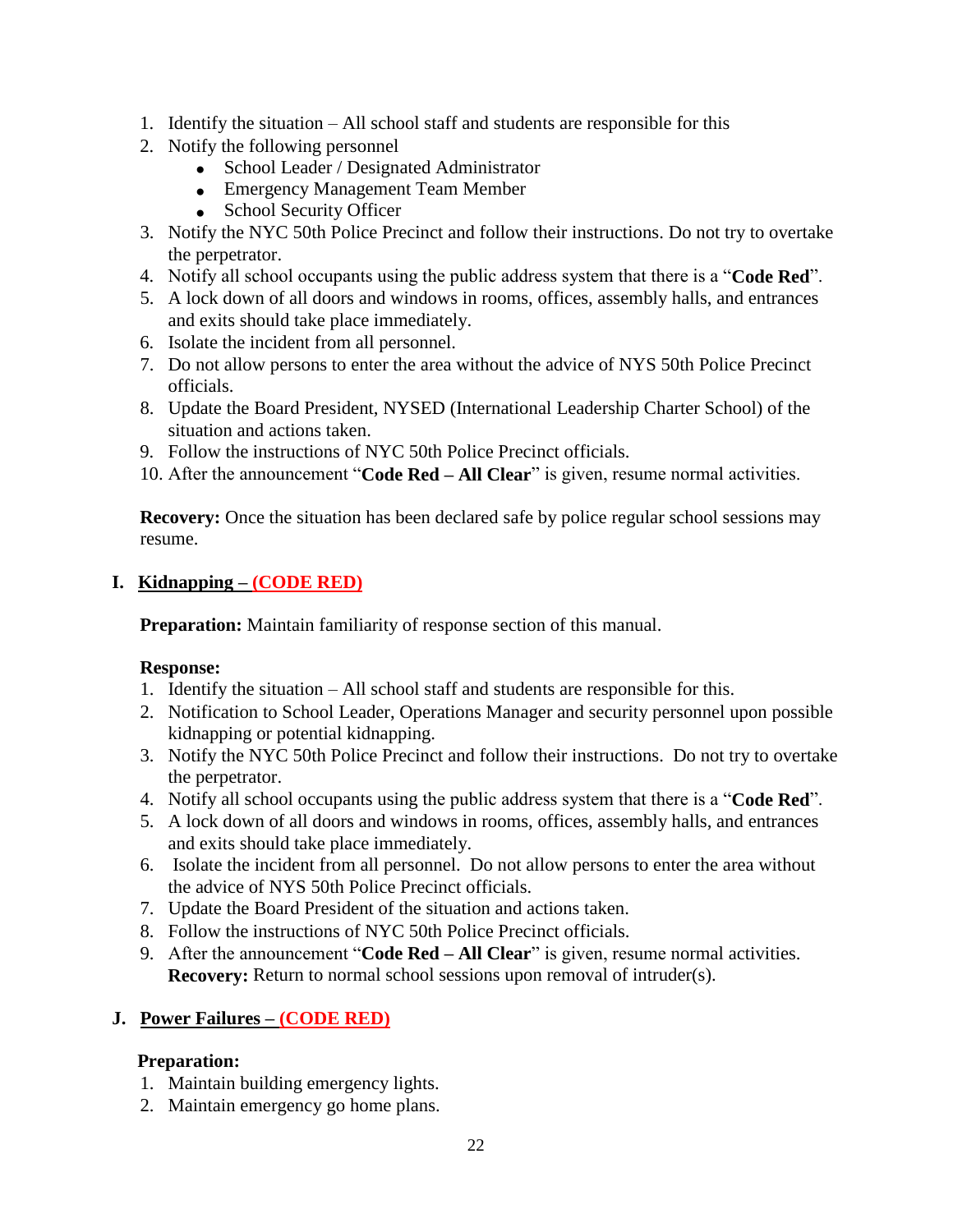### **Response:**

- 1. School Leader or his/her designee to contact local utility to report failure and to determine, to extent possible, duration of the problem.
- 2. School Leader or his/her designee will take necessary action needed to mitigate damage to building or its contents.
- 3. School Leader or his/her designee will contact Police Department to determine if problem is local or city-wide.
- 4. Short-term problem: maintain school in session, *IF* vital services can be maintained. These services to include – phones, heat, water and others as deemed necessary by the building administrators.
- 5. Long term with passable roads: Emergency early dismissal. In the event of an evacuation, students and staff will follow the posted emergency routes and exit signs directing all to the closest designated emergency exit. If needed, students and staff will then walk and be housed temporarily at John F Kennedy High School.
- 6. Long term with impassable roads:
	- a. Notify staff and students, instructing all to remain calm.
	- b. Make contact with local emergency authorities to advise them of situation.
	- c. Assess all persons as to any special needs (i.e. medications, dietary, etc.). Attempt to address these needs. Local authorities may be able to assist in this area.
	- d. Attempt to keep track of those who leave building.
	- e. Dismiss students as soon as conditions allow.

#### **Recovery:**

- 1. Re-establish building operations.
- 2. Resume school schedule.

### **K. Weapons – (CODE RED)**

#### **Preparation:**

- 1. School should instruct school population of zero tolerance for weapons on school property.
- 2. Maintain familiarity of response section of this guide.

- 1. A very difficult situation to say the least. Circumstances and persons involved will force split second decisions that will vary from person to person and incident to incident. Generalizations can however be made.
- 2. NON-THREATENING WEAPONS: (observed in bags, coats, vehicles, or by rumor,
	- etc.)
		- a. Notify the School Leader as soon as possible.
		- b. School Leader, or designee, will contact police via 9-1-1.
		- c. Inform other adults in the area.
		- d. Attempt to maintain surveillance of person with possible weapon.
		- e. Turn over information to police upon their arrival.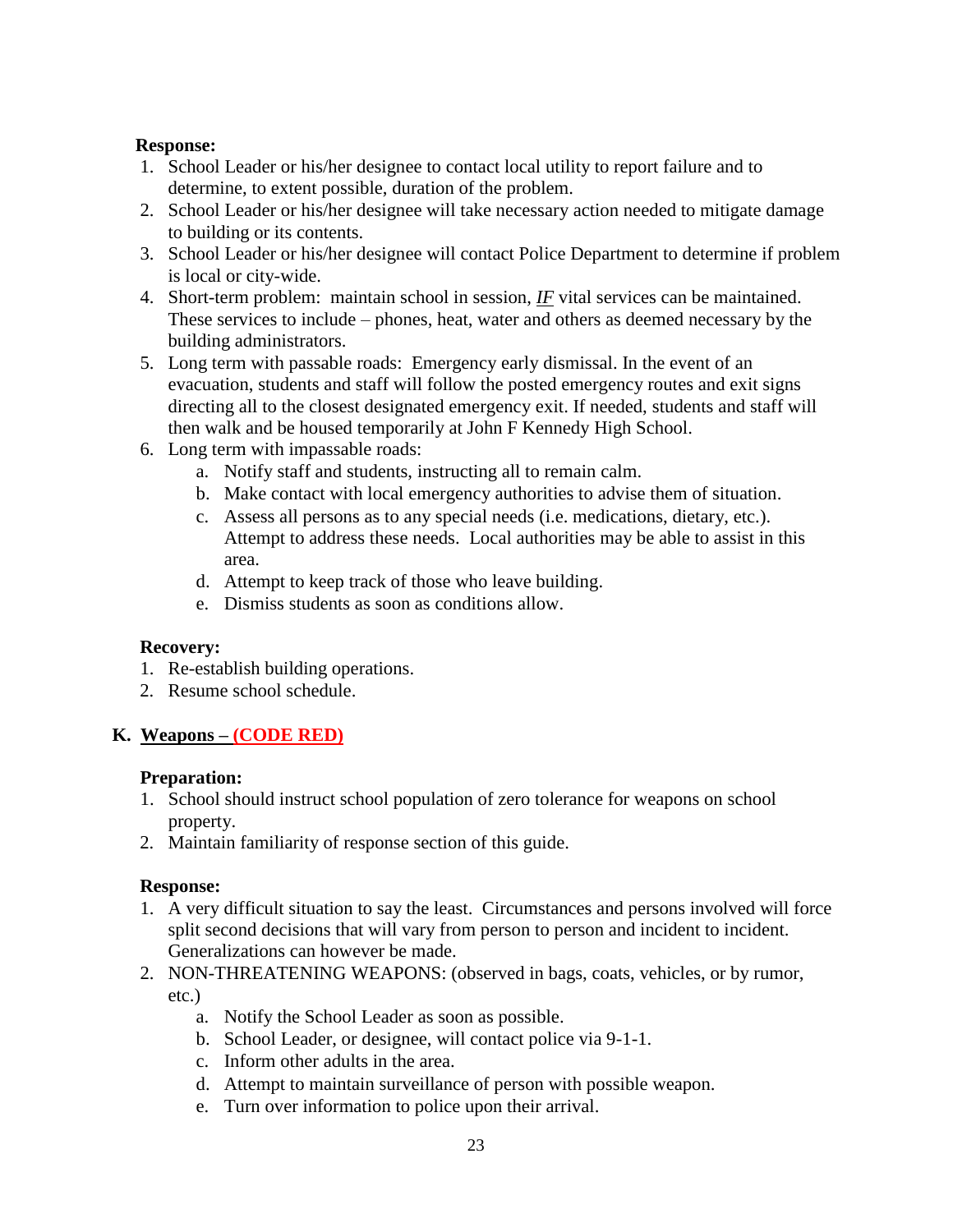- f. School Leader to notify ILCHS Trustees.
- 3. THREATENING WEAPONS IN NON-CLASSROOM AREAS (areas such as halls, cafeterias, parking lots, etc.)
	- a. Notify School Leader as soon as possible. School Leader or his/her designee to contact police via 9-1-1.
	- b. Inform other adults in the area.
	- c. Attempt to maintain calm among those in the area.
	- d. Attempt to remove as many persons from the danger area as possible.
	- e. Make no threatening moves toward person(s) with weapon(s).
	- f. If unable to leave area of weapon, follow directions or armed person(s).
	- g. Follow directions of police upon their arrival.
	- h. If announcement is needed, broadcast code RED announcement. Repeat 3 times.
	- i. The area portion of the announcement alerts staff as to where the problem might be. Staff is to then avoid this area, and to keep students in their areas. Lock down will take place.
	- j. School Leader to notify ILCS Trustees.
	- k. Directors to establish EOC. Monitor situation and establish school action plan as conditions warrant.

### **X. NOTIFICATION AND COMMUNICATIONS REGARDING EMERGENCY RESPONSE**

International Leadership Charter High School procedures for notification of students, staff and community will be through the School Leader, Operations Management and Administrative Team*.*

The aftermath of the terrorist attack of September 11 requires specific procedures are followed and specific persons be in charge of implementing these procedures. In the event of an emergency, which could present a threat to the health, safety and welfare of students, staff and guests, the School Leader, or a member of the Administration Team will direct response activities.

The School Leaders, Incident Commanders or appointed designees will serve as the school responder/media contact for emergency response. The system for informing students, staff and community members could include the following forms of communication:

Telephone Fax/Email In-School Intercom In person

## **XI. PROCEDURES TO COORDINATE SCHOOL AND REGIONAL RESOURCES DURING EMERGENCY RESPONSES**

The International Leadership Charter High School Wide School Safety Plan and Emergency Management Plan, and Quick Emergency Response Guide describe coordination of the school's resources with local and regional emergency response providers.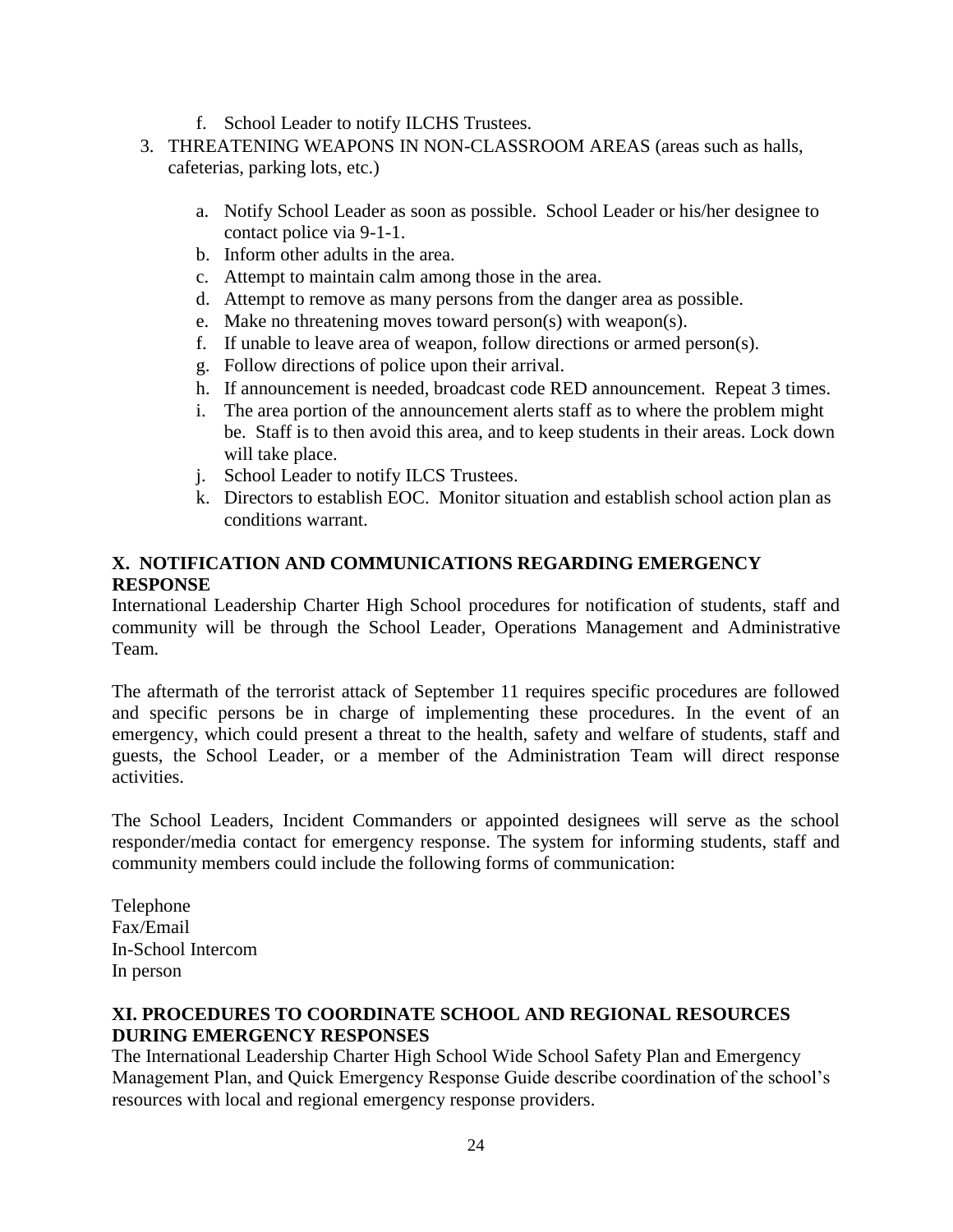The emergency response format includes: a school chain of command and a chain of command utilizing local and regional response teams.

The ILCHS School Leader or her appointed designees will contact local agencies, as needed, in response for assistance.

The School Leader/designee in an emergency will contact the highest-ranking local government official for obtaining advice and assistance.

ILCHS has identified resources for an emergency. These resources are listed in Appendix C and Appendix D. (pg. 29)

**XII. RE: Preliminary Guidance** on the Preparation for Novel Coronavirus (COVID-1 Outbreak in New York State

## **Purpose/Background**

School districts should be engaged in contingency planning to prepare for the outbreak of the Novel Coronavirus (COVID-19) occurring in New York State. This virus can spread from person to person, and the number of cases detected in the United States and New York is growing.

This is an emerging, rapidly evolving situation that may have significant implications for New York communities, including schools, in the coming days and weeks. Districts should be developing response plans and establishing mechanisms for ongoing communications with staff, students, families, and communities.

The following is the most up-to-date and best guidance the Department has as of today, **March 13, 2020.** As you know, this is a rapidly evolving situation and it is expected that additional guidance will be issued as the situation warrants and we obtain information from our state and federal partners. The Department will send updated guidance as quickly as it can. Please check the New York State Department of Health (DOH) Novel Coronavirus webpage and the New York State Education Department's (NYSED's) COVID-19 website for updates frequently. Districts should also be informed by the additional resources for elementary and secondary schools released by the U.S. Department of Education (USDOE) on March 12, 2020:

- Protecting Student Privacy: FERPA and the Coronavirus
- Questions and Answers on Providing Services to Children with Disabilities During the COVID-19 Outbreak
- Fact Sheet: Impact of COVID-19 on Assessments and Accountability under the Elementary and Secondary Education Act

**RE: Additional Guidance on Statewide School Closures** Due to Novel Coronavirus (COVID-19) Outbreak in New York State

### **Purpose/Background**

**Pursuant to Executive Order 202.4,** school districts, charter schools, and nonpublic schools are to close no later than **Wednesday, March 18, 2020, for a period of two weeks, ending April 1,**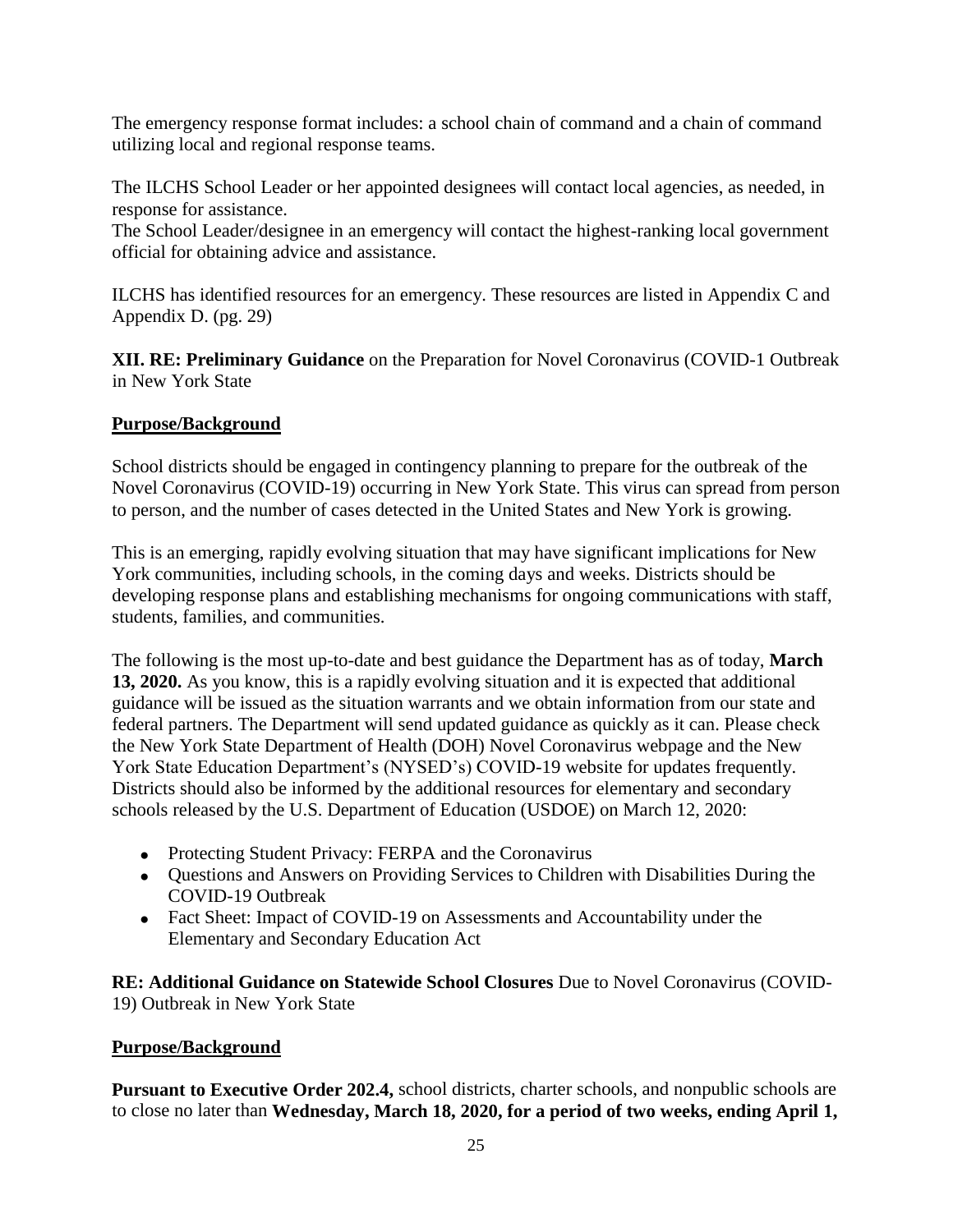**2020** as a result of the outbreak of the Novel Coronavirus (COVID-19) occurring in New York State. Schools should be implementing response plans and have established mechanisms for ongoing communications with staff, students, families, and communities during this time of closure.

In addition, the Executive Order directs school districts to establish a COVID-19 closure plan for alternative instructional options (electronic and non-electronic), distribution and availability of meals, and child care, with an emphasis on serving children of parents in the health care profession or first responders who are critical to the response effort.

**Such plans shall be submitted to the State Education Department no later than by 5 pm on Thursday, March 19, 2020. School districts in New York City, Westchester, Nassau and Suffolk counties are not required to submit plans as these plans were already submitted by the counties.** The plans may be amended or modified by the State Education Department, in consultation with the Department of Health and Office of Children and Family Services at any time. Instructions for School Districts to submit their COVID-19 plans are included later in this memo.

The following is the most up-to-date and best guidance the Department has as of **today, March 17, 2020.** As you know, this is a rapidly evolving situation and it is expected that additional guidance will be issued as the situation warrants and as we obtain information from our state and federal partners. The Department will send updated guidance as quickly as it can. Please check the New York State Department of Health (DOH) Novel Coronavirus webpage and the New York State Education Department's (NYSED's) COVID-19 website for updates frequently. **Please also see** guidance released by the Department on March 13, 2020, **for information on additional topics**. School Districts should also be informed by the additional resources for elementary and secondary schools released by the U.S. Department of Education (USDE) on March 12, 2020:

- Protecting Student Privacy: FERPA and the Coronavirus
- Questions and Answers on Providing Services to Children with Disabilities During the COVID-19 Outbreak
- Fact Sheet: Addressing the Risk of COVID-19 in Schools While Protecting the Civil Rights of Students

### **XIII. RECOVERY, DEBRIEF AND INCIDENT EVALUATION**

ILCHS shall conduct drills and other exercises to test and evaluate the effectiveness of the school emergency response plans. The drills shall be coordinated with and include the participation of local emergency response providers. The results of such drills and exercises shall be reported to the ILCHS Board of Trustees as needed.

The results of such drills and exercises will provide an evaluation of emergency systems and provide recommendations for improvement of emergency response as necessary.

### **APPENDIX A-1: EMERGENCY EARLY CLOSING FORM**

Dear Parents: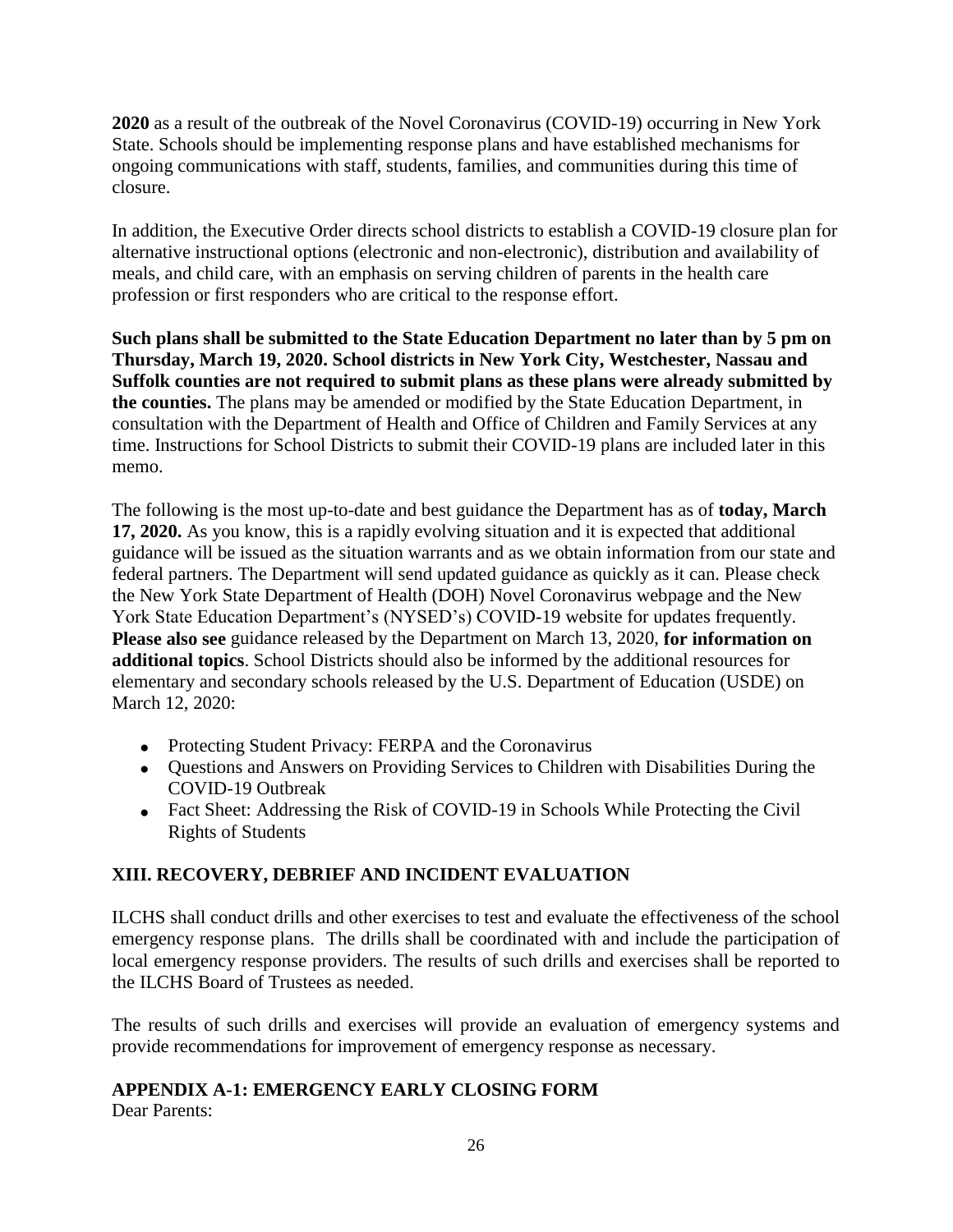In the event of an emergency early dismissal, it is vitally important that each student knows what to do and where to go. Therefore, we ask that you make arrangements for such an event and review the go-home procedures you have made with your child. Please complete the form below and bring it in to school tomorrow.

In the event of an emergency, students will be evacuated to the campus.

| We appreciate your cooperation.                      |                                    |         |
|------------------------------------------------------|------------------------------------|---------|
| Child's name:                                        | Grade:                             | Family: |
| For students who walk to school:                     |                                    |         |
| My child will be picked up by _______                | (Parent or other designated adult) |         |
| For students who ride a public bus to school:        |                                    |         |
| (Home address or that of neighbor on same bus route) |                                    |         |
|                                                      |                                    |         |

\_\_\_\_\_\_\_\_\_\_\_\_\_\_\_\_\_\_\_\_\_\_\_\_\_\_\_\_\_\_

Parent's Signature

### **APPENDIX A-2 LETTER ACCOMPANYING EMERGENCY GO-HOME FORM**

Dear Parents:

All of us are concerned about the safety of our families in these difficult days. As the School Leader of the International Leadership Charter High School, I am most concerned with protecting our students and promise you that I will do everything reasonably possible to protect your students against any threat that may arise while they are in our care. I want to let you know some of the things that we have done and are doing to honor our commitment.

Since we opened, the staff has spent considerable time and effort planning and practicing safety and security measures appropriate for dealing with major critical incidents. Entry into and exit from our schools are restricted. Parents and others coming into schools must stop at the main office and to sign in before proceeding to a classroom. Only exterior doors that are monitored can be opened from the outside.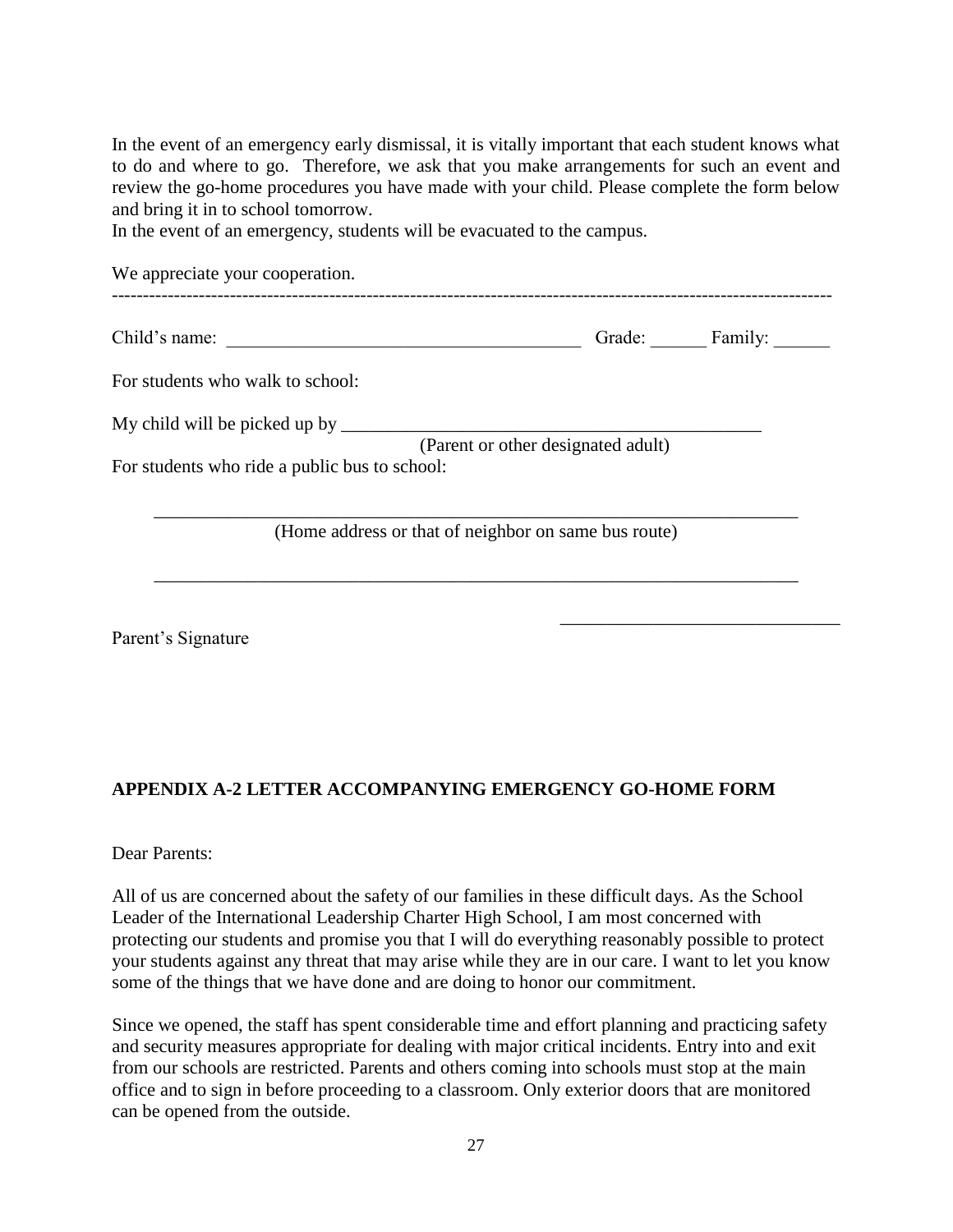The International Leadership Charter High School has School Safety and Emergency Management Plans, and key school personnel have participated in crisis response training. Many different scenarios are covered in the training. The New York Police Department and other public safety personnel are prepared to respond to any crisis. International Leadership Charter High School works closely with police and other public safety departments and with the county health department.

Students' psychological welfare is also important. The International Leadership Charter High provides psychological support for students. Psychologists and social workers trained and experienced in dealing with students facing trauma will be deployed as needed in any crisis. If, at any time, your child shows signs of excessive stress, or needs additional emotional support, please do not hesitate to speak with his or her teacher, counselor, or School Leader.

For more information on The International Leadership Charter High School's safety program, and related issues, contact the school and ask for the 2015-16 School Safety Plan and Emergency Management Plan and Student Handbook. During an emergency, updated information will be available at the school.

We ask that you take time to complete the **Emergency Go-Home Form** that accompanies this letter and return it to school tomorrow.

Sincerely,

Dr. Elaine Ruiz Lopez CEO & Founder

#### **APPENDIX B: STAFF FIRST AID ERS/CPR**

| Ruth Caraballo, Senior Operation Associate        |
|---------------------------------------------------|
| Edilis Gonzalez, Parent Coordinator               |
| Edwin Lopez, Security Guard                       |
| Emely Santiago, Guidance Counselor                |
| Jamie Chen, Teacher                               |
| Paul vom Eigen, Director of Data & Accountability |

#### **APPENDIX C: STUDENTS WHO REQUIRE AN AMBULANCE**

**When an ambulance is required for transportation to the Hospital, a guidance counselor accompanies the student until the student's parents arrive at the Hospital.**

**APPENDIX D: LOCAL POLICE, FIRE & EMS AGENCIES**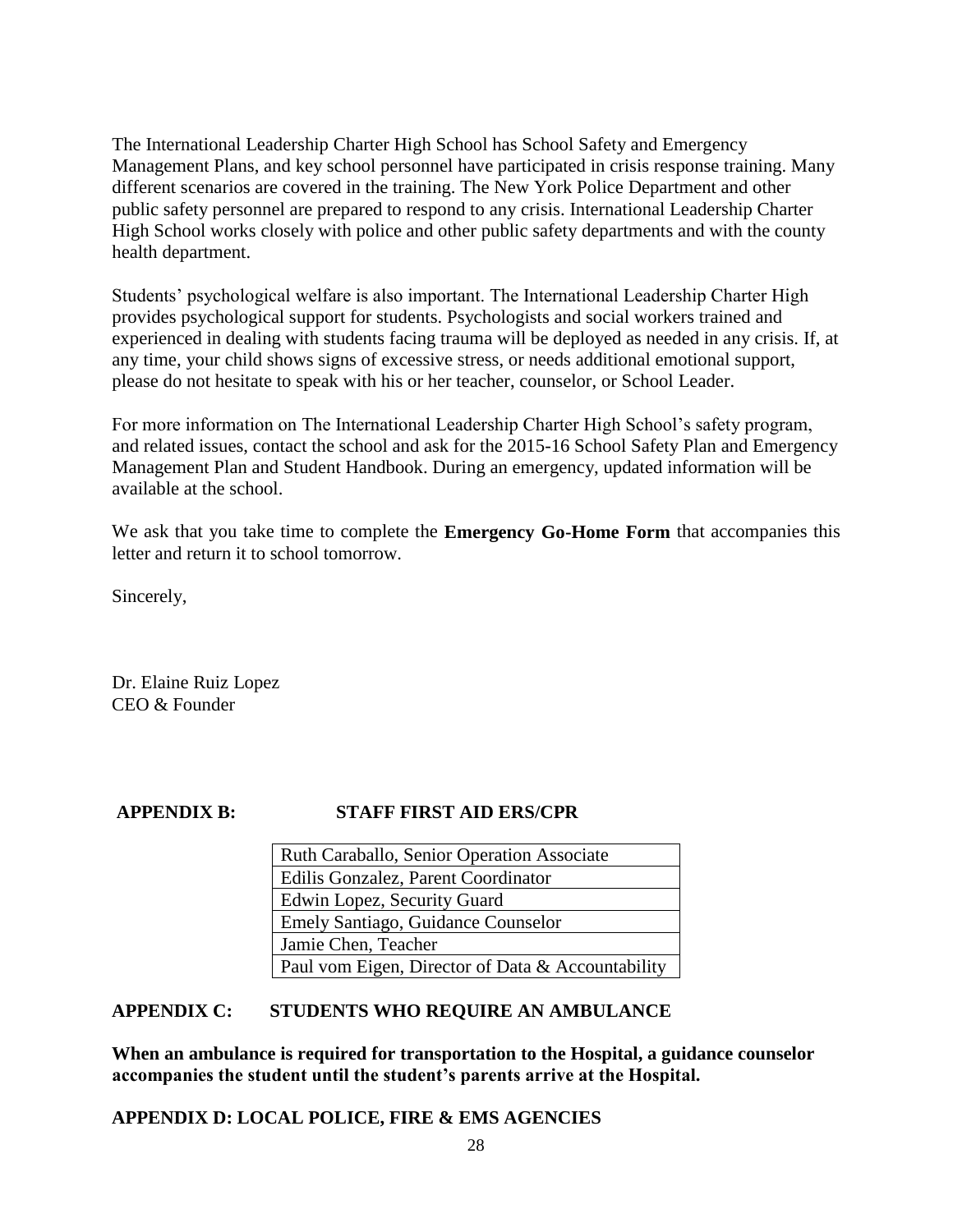#### **All emergency numbers are now 9-1-1**

#### **Non-Emergency numbers of each agency are:**

 $50<sup>th</sup>$  Precinct 3450 Kingsbridge Avenue Bronx (718-543-5700) Contact– SGT Kenneth Fernandez.

#### **NOTIFICATION LIST**

| <b>Emergency Information Center</b>                            | 718-935-3210 |
|----------------------------------------------------------------|--------------|
| <b>Division of School Safety and Prevention Services</b>       | 718-935-4340 |
| <b>Office of Pupil Transportation</b>                          | 718-729-6100 |
| <b>Division of School Facilities</b>                           | 718-391-6466 |
| <b>NYC Police Department – School Safety Division Contacts</b> | 718-730-8500 |
| <b>NYC Police Department – Operations Center</b>               | 718-730-8500 |
| <b>NYPD Precinct Contacts – Sgt Fernandez</b>                  | 718-543-5700 |

#### **OTHER EMERGENCY NUMBERS**

| Chemtrec                                              | 800 | 424-9300 |
|-------------------------------------------------------|-----|----------|
| Pational Response Compter -Oil & Toxic Chemical Spill | 800 | 434-8808 |
| <b>American Red Cross</b>                             | 800 | 733-2767 |
| Poison Control Center                                 | 800 | 336-6997 |
| Domestic Violence / Child Abuse Hotline               | 800 | 942-6906 |
| Suicide Hotline (adolescent)                          | 800 | 621-4000 |
| Teen Hotline / Help Line                              | 800 | 767-6336 |
| Department of Environmental Conservation              | 800 | 457-7362 |
| Runaway Safe Line                                     | 800 | 621-4000 |
| Gas Odors                                             | 800 | 942-8274 |
|                                                       |     |          |

Radio stations to contact are: WINS 1010 AM, WCBS 880 AM, and WABC 770 AM Television stations to contact are: Bronx Channel 12, WCBS Channel 2, WNBC Channel 4, WNYW Channel 5, WABC Channel 2, NY 1 Channel 1, and WNYE Channel 25**.**

#### APPENDIX E: BOMB THREAT CALL IDENTIFICATION

| Date:                         | Time:         |
|-------------------------------|---------------|
| <b>Call Taker:</b>            | <b>Phone:</b> |
| <b>Exact words of caller:</b> |               |

**\_\_\_\_\_\_\_\_\_\_\_\_\_\_\_\_\_\_\_\_\_\_\_\_\_\_\_\_\_\_\_\_\_\_\_\_\_\_\_\_\_\_\_\_\_\_\_\_\_\_\_\_\_\_\_\_\_\_\_\_\_\_\_\_\_\_\_\_\_**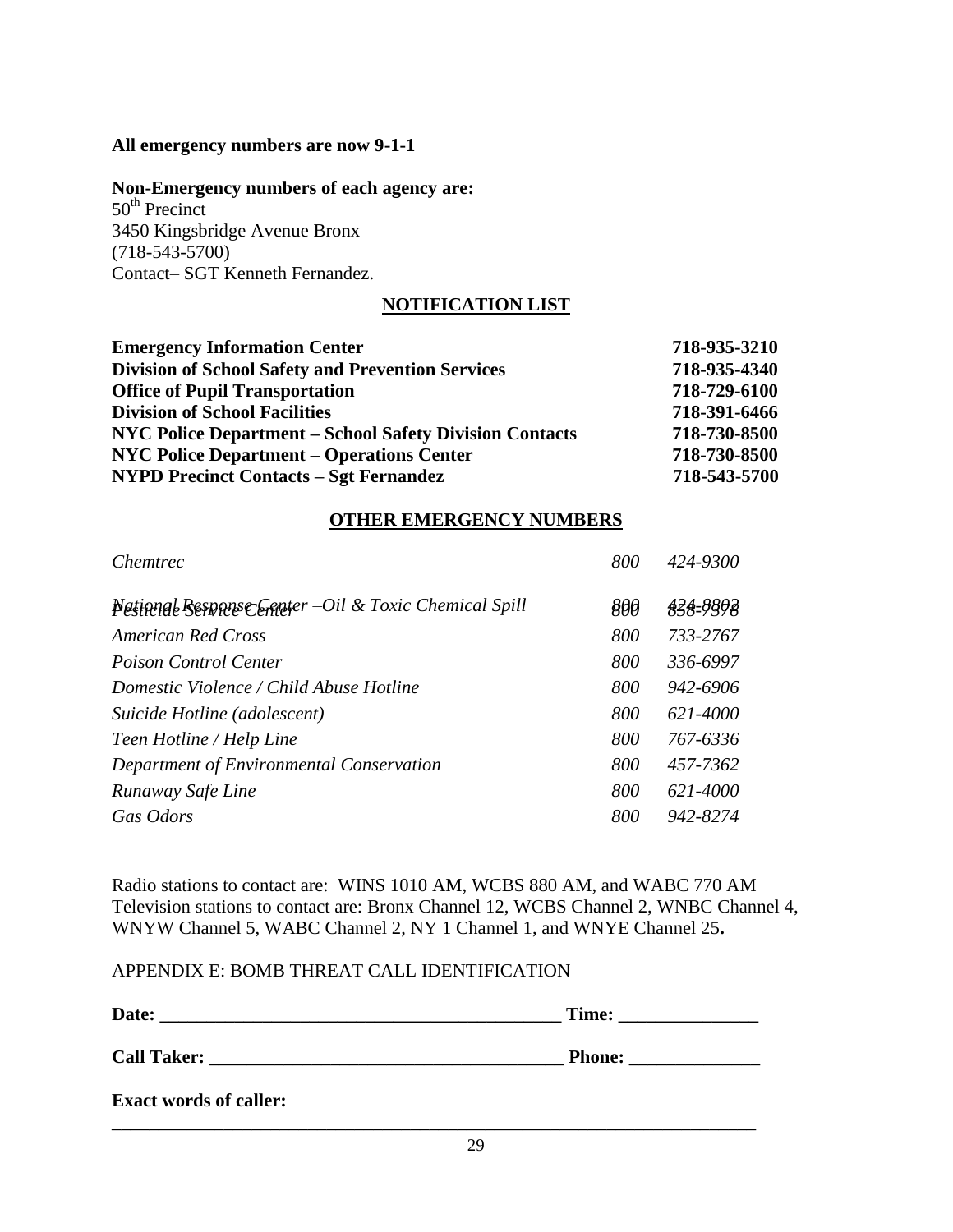| Try to get answers to: (Don't expect much cooperation)                            |
|-----------------------------------------------------------------------------------|
|                                                                                   |
|                                                                                   |
|                                                                                   |
|                                                                                   |
|                                                                                   |
|                                                                                   |
| Voice Description Accent: ____________                                            |
| Male: Female: Female: Age: Young Middle Old:                                      |
|                                                                                   |
|                                                                                   |
| Familiar? ________ If yes, who did it sound like?________________________________ |
|                                                                                   |

**\_\_\_\_\_\_\_\_\_\_\_\_\_\_\_\_\_\_\_\_\_\_\_\_\_\_\_\_\_\_\_\_\_\_\_\_\_\_\_\_\_\_\_\_\_\_\_\_\_\_\_\_\_\_\_\_\_\_\_\_\_\_\_\_\_\_\_\_\_** 

# **APPENDIX F: GLOSSARY OF TERMS**

| <b>ALS</b>      | Advanced Life Support. High level of emergency medical care provided in    |
|-----------------|----------------------------------------------------------------------------|
|                 | the field, up to maintenance of basic body function. Does not include drug |
|                 | administration, Bureau of Alcohol, Tobacco and Firearms (ATTF), federal    |
|                 | agency having jurisdiction of incidents involving explosive devices.       |
| <b>BLEVE</b>    | Boiling Liquid Expanding Vapor Explosion; eruption of a closed vessel      |
|                 | under heat that creates an explosive fire or fireball upon rupture.        |
| <b>BLS</b>      | Basic Life Support. Most basic level of emergency medical care provided in |
|                 | the field; administered by EMTs.                                           |
| <b>BRANCH</b>   | An organizational term designating a particular function or segment of     |
|                 | incident operations (i.e. finance or logistics).                           |
| <b>CAD</b>      | Computer Aided Dispatch; designed to enhance the speed and accuracy of     |
|                 | dispatching equipment to emergencies.                                      |
| <b>CHEMTREC</b> | Chemical Transportation Emergency Center. An advisory group that aids in   |
|                 | the identification of hazardous materials and in dealing with emergencies  |
|                 | involving hazardous materials.                                             |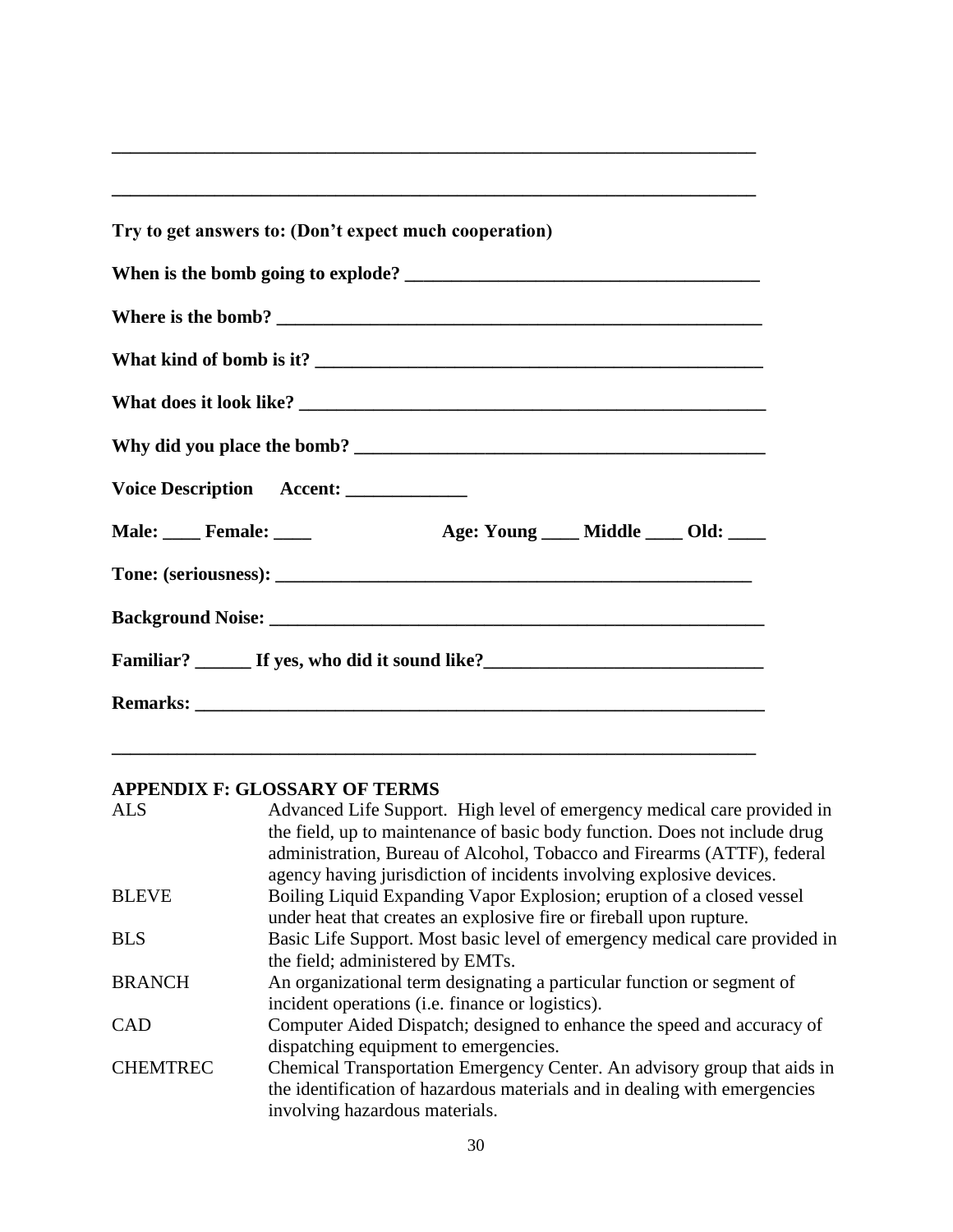| <b>CIVIL</b>       | A demonstration of public unrest that may involve acts of violence or            |
|--------------------|----------------------------------------------------------------------------------|
| <b>DISTURBANCE</b> | destruction.                                                                     |
| <b>COMMAND</b>     | The physical location of an Incident Commander and his/her command               |
| <b>POST</b>        | staff.                                                                           |
| <b>COMMAND</b>     | Those persons aiding the Incident Commander in making decisions at an            |
| <b>STAFF</b>       | incident. May include, among others, the Information Officer, Safety             |
|                    | Officer, and Liaison Officer, and so on. Report directly to the Incident         |
|                    | Commander.                                                                       |
| <b>COMPANY</b>     | Any piece of equipment having a full complement of personnel.                    |
| <b>EBS</b>         | Emergency Broadcast System. Public emergency radio and television                |
|                    | broadcasts alerting the public to impending dangers and giving advice and        |
|                    | direction before, during, and after a public emergency.                          |
| <b>EMS</b>         | Emergency Medical Service. Includes first aiders, first responders, EMTs,        |
|                    | technicians, and all others assigned to provide immediate care and treatment     |
|                    | of injured parties.                                                              |
| <b>EMT</b>         | A level of first aid provided is authorized to treat up to the administration of |
|                    | medications. Main staff members of Basic Life Support (BLS) Ambulances.          |
|                    | Emergency Operations Center. A facility that serves as a multi-agency            |
|                    | command point for coordination of activities during disasters. May be            |
| EOC                | located away from the disaster site.                                             |
| <b>EPA</b>         | Environmental Protection Agency. A federal agency with jurisdiction over         |
|                    | environmental disasters.                                                         |
| <b>FEMA</b>        | Federal Emergency Management Administration. Federal agency providing            |
|                    | assistance during periods of major disaster.                                     |
| <b>HAZMAT</b>      | Hazardous materials. Any substance that poses an extraordinary risk to           |
|                    | health, safety, property, or the environment.                                    |
| IC                 | Incident Commander. The individual is responsible for the management of          |
|                    | all incident operations.                                                         |
| <b>IAP</b>         | Incident Action Plan. The operational plan for the incident. The plan            |
|                    | establishing the general control objectives, setting the incident strategy, and  |
|                    | establishing rescue, suppression, and control actions.                           |
| <b>RACES</b>       | Radio Amateur Civil Emergency Service. Amateur radio operators                   |
|                    | providing backup radio capabilities during disasters.                            |
| <b>REHAB</b>       | Rehabilitation. An area where personnel is sent for refreshment and/or           |
|                    | medical surveillance following an assignment during a disaster.                  |
| <b>SECTOR</b>      | A geographic area or functional area of a disaster under the control of a        |
|                    | single person, a sector commander, EMS                                           |
| <b>STAGING</b>     | The location where non-assigned incident personnel and equipment are             |
|                    | located is in a state of readiness for deployment.                               |
| <b>STATE OF</b>    | An order of a local government official granting greater authority to            |
| <b>EMERGENCY</b>   | incident commanders and allowing outside resources to be utilized. This          |
|                    | state authorizes the activation of various emergency response plans.             |
| <b>TRIAGE</b>      | An area where large numbers of casualties are sent for evaluation into three     |
|                    | groups. Those who will not survive regardless of treatment, those who have       |
|                    | a chance of survival if treated, those who will survive without treatment.       |
|                    | Those in the second group are given the first priority.                          |
| <b>WARNING</b>     | A team used by the National Weather Service meaning that a certain type of       |